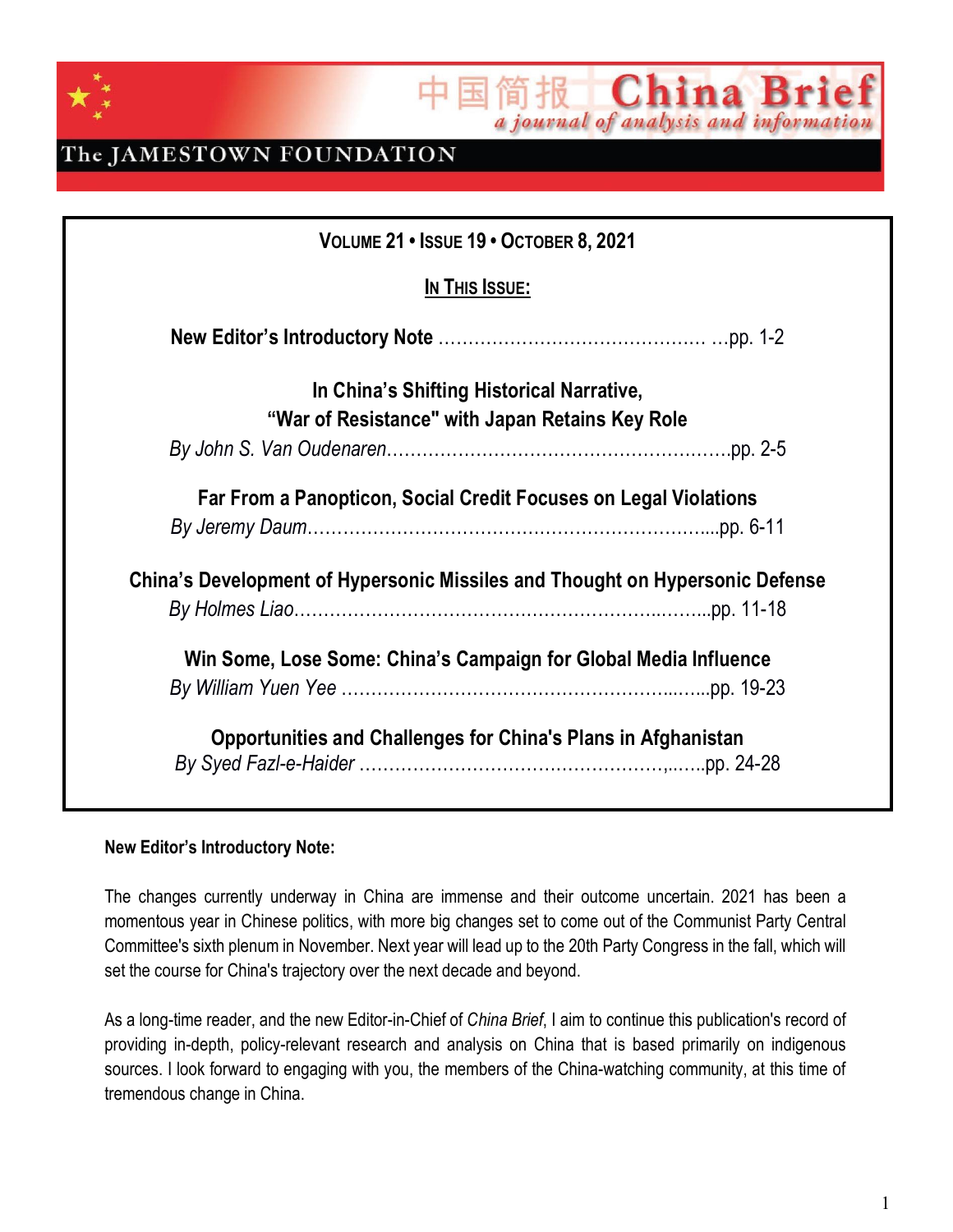Finally, if you have suggestions or would like to submit an article for consideration, please do not hesitate to email me at cbeditor@jamestown.org.- John S. Van Oudenaren, China Brief- Editor-in-Chief

**\*\*\***

### **In China's Shifting Historical Narrative, "War of Resistance" with Japan Retains Key Role** *By John S. Van Oudenaren*

Last month, China commemorated the 90th anniversary of the September 18 incident— the false flag railway explosion that sparked Imperial Japan's invasion of Manchuria in 1931. In China's official historical narrative, the incident, which is colloquially known simply as "9-18" (九一八, *jiu yiba*), marks the beginning of the "War of Resistance against Japanese Aggression" (抗日战争, *Kangrì zhanzheng*) (PLA Daily, September 18). In addition to the usual blanket state media coverage, the milestone anniversary was met with moments of silence and air raid sirens intended to evoke history (Haiwai Net, September 18). In schools across the country, class time was devoted to "patriotic education activities" (爱国主义教育活动, *Aiguo zhuyi jiaoyu huodong*) (Sohu, September 23). For example, a kindergarten in Guang'an, Sichuan held a moment of silence, watched a patriotic documentary to understand the horrors of the invasion, and made paper flower bouquets to express their sorrow for the lives lost in the struggle against Japan (Baijia Hao, September 21). Politburo Standing Committee Member and Secretary of the Central Commission for Discipline Inspection Zhao Leji (赵乐际) addressed a ceremony at the September 18 Incident History Museum in the northeastern city of Shenyang near the site of the 1931 bombing. At exactly 9:18 AM on September 18, Zhao, the highest-level official to attend the annual vigil since 2014, led other dignitaries as they rang the museum's "warning bell" 14 times to signify 14 years of arduous resistance against Japan. (People's Daily, September 19; Nikkei, September 19).

Always a key date in modern Chinese history, 9-18 has assumed additional political significance in the Xi era. In early 2017, party-affiliated historians reached a consensus that the war with Japan began on September 18, 1931 and not on July 7, 1937 with the Lugou Bridge incident that ignited full scale conflict between Japan and Nationalist China, and was previously considered the war's start date (Xinhua, January 17, 2017). Based on this determination, the war's official name was changed from the "Eight-year War of Resistance against Japanese aggression" to the "14-year War of Resistance against Japanese aggression". The Ministry of Education ordered revisions of all text books to reflect the war's new name and start date (Peoples' Daily, January 11, 2017).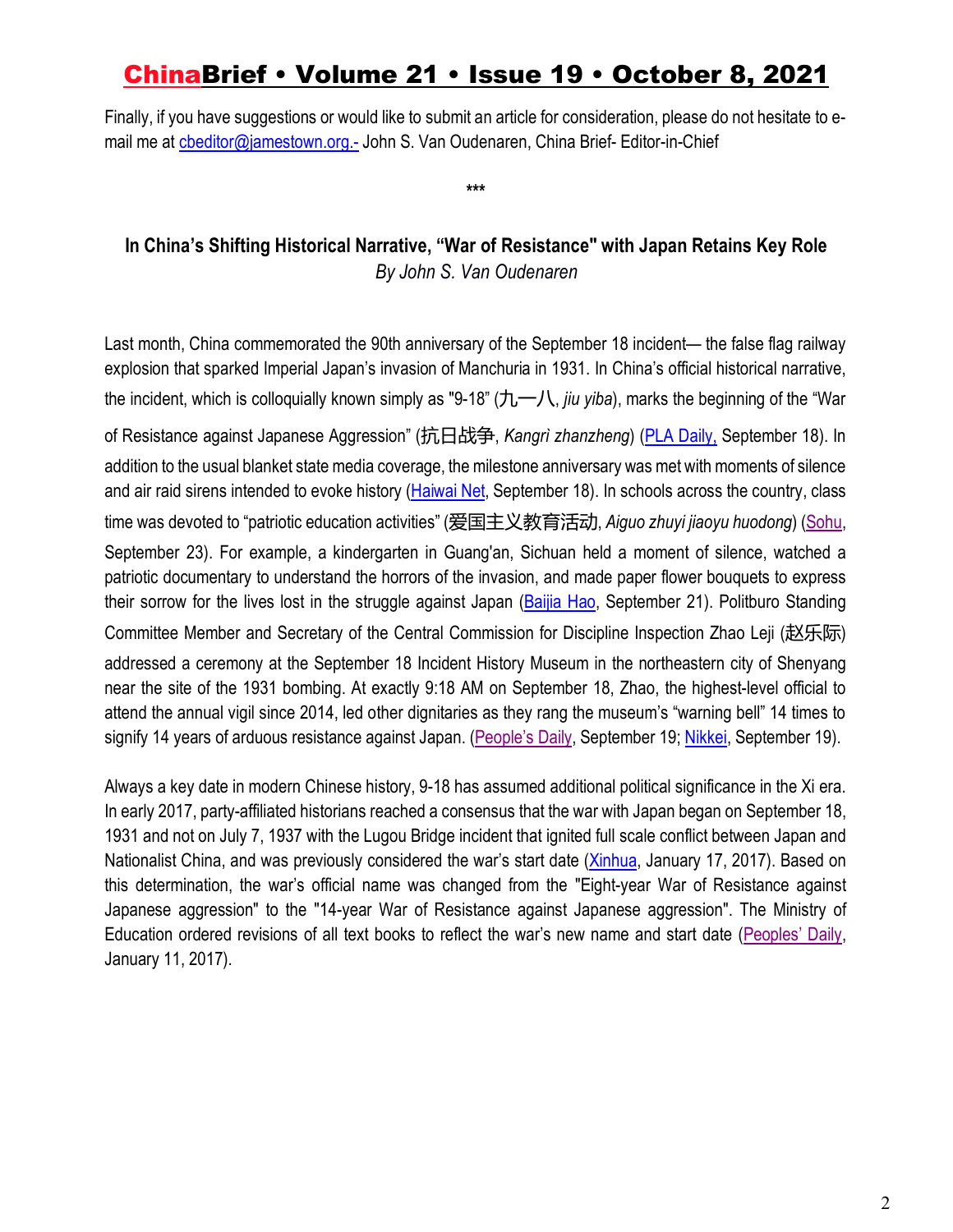

*Politburo Standing Committee Member Zhao Leji leads a bell tolling ceremony at the September 18 Incident History Museum in Shenyang* (Source: Xinhua)

#### **"Never Forget"**

Putting aside questions of historical accuracy, the 2017 decision to revise the dates of the second Sino-Japanese war to 1931-1945 indicates the increased emphasis on the conflict in China's official historical narrative. As *People's Daily* acknowledged, the historical revision refocuses China's account of the 1930s away from the civil war between Nationalist and Communist forces to the conflict with Japan (Peoples' Daily, January 11, 2017). This is evidenced by the consistently high-level of official and popular ardor for commemorating not only 9-18, but also other key dates in the War of Resistance. In July, China observed the 84<sup>th</sup> anniversary of the Lugou Bridge Incident, which is now termed "the beginning of China's whole-nation resistance" against Japan (Xinhua, July 7). The anniversary of the allies' victory over Japan on September 3 is another key date of remembrance. Last year on the 75<sup>th</sup> anniversary of allied victory in the "World Anti-Fascist War", General Secretary Xi Jinping addressed a historical symposium held by the CPC Central Committee, the State Council and the Central Military Commission, where he recalled China's "great victory" as "a historic turning point at which the Chinese nation rose from severe crisis in modern times and embarked on a journey toward great rejuvenation." (Xinhua, September 4, 2020). Each year on December 13, which was designated as a National Memorial Day in 2014, candlelight vigils are held across China to remember the victims of the 1937 Nanjing massacre (Xinhua, December 14, 2020).

China's increased historical emphasis on the legacy of Japanese imperialism traces back to the party's efforts to address the legitimacy deficit it faced following the 1989 Tiananmen crisis. In the early 1990s, China launched the patriotic education campaign, which sought to ground the party-state's legitimacy in popular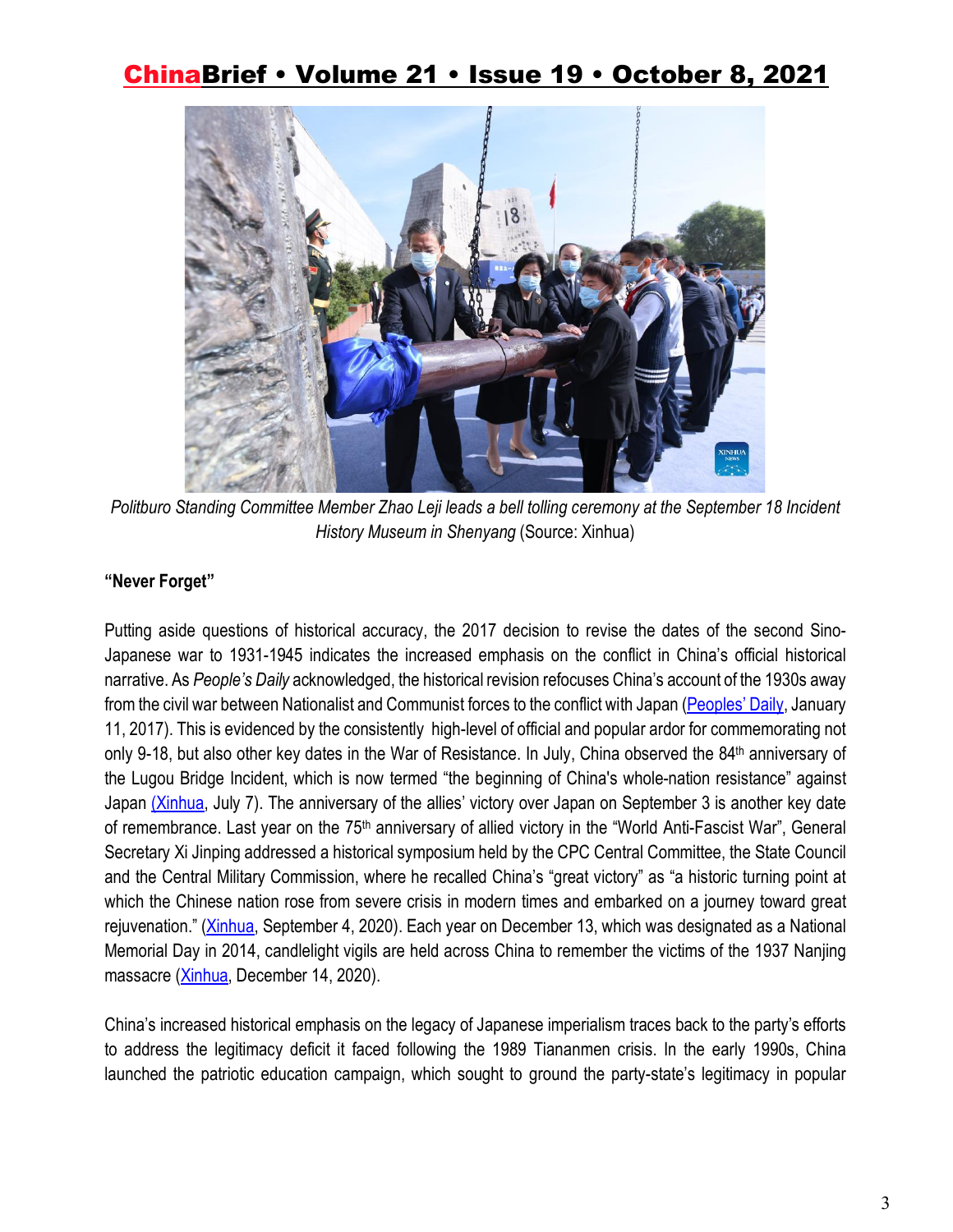nationalism by emphasizing unresolved historical grievances, particularly toward Japan. In the narrative that emerged, the Chinese Communist Party (CCP) plays a starring role in leading China to national rejuvenation after a century of humiliation at the hands of the Western colonial powers and Japan. The campaign effectively shifted China's historical account away from the triumphalist Marxist-Leninist narrative of the Mao era wherein the party defeated its adversaries through class struggle, to a new narrative centered on national humiliation and rejuvenation. [1] This humiliation-cum-rejuvenation narrative is epitomized by the slogan: "Never forget the national humiliation, undertake self-strengthening for our generation" (勿忘国耻, 吾辈自强, *wu wang guozhi, wubei ziqiang*), which is ubiquitous on 9-18 and other historical anniversaries (Xinhua, September 18). This narrative has become even more central under Xi, who views China's National Rejuvenation as his central project. For example, Xi used the phrase "national rejuvenation" 26 times in his July 1 speech commemorating the CCP's centenary anniversary (ASPI, July 3).

The CCP has a tradition of re-evaluating or emphasizing elements of its past to shape the politics of the present; this in turn informs popular conceptions of China and its place in the world. A recent example of this phenomenon is the greater public attention that the Korean War (1950-1953)- the "War to Resist US Aggression and Aid Korea" has received amidst China's intensifying strategic rivalry with the United States. Presently, the film *The Battle at Lake Changjin* (长津湖, Changjinhu) has shattered box office records in China. The film, which was released on the eve of China's national day, portrays Chinese soldiers' heroism against a more technologically-advanced American adversary (*Global Times*, October 1). Last year, *the Eight Hundred* (八佰

, *ba bai*), which was originally opposed by some party censors for its glowing portraying of the CCP's longtime rival Guomindang (GMD) army's heroic resistance to the Japanese assault on Shanghai in 1937, grossed approximately \$460 million (SupChina, December 18, 2020). The film's release and ensuing popularity- it was "2020 Weibo Movie of the Year", demonstrates that opposition to Japan is afforded pride of place over a traditional Maoist interpretation of history in which the GMD are portrayed as feudal oppressors (Sina, February 28).

#### **History as a Mirror**

Throughout 2021, Xi has devoted great effort to reshaping the party's history in order to consolidate the ideological foundation of his leadership ahead of next year's 20<sup>th</sup> Party Congress. In February, Xi launched a campaign at the Party History Study and Education Mobilization Conference to study the party's history (China Brief, June 18). The campaign will set the stage for the sixth plenum this November, when Xi will oversee the release of only the third resolution on the CCP's history since its founding in 1921. The resolution will likely rehabilitate much of the party's Mao-era past, and provide further ideological basis for a system predicated on "Xi Jinping Thought on Socialism with Chinese Characteristics in the New Era" (习近平新时代中国特色社 会主义思想, *Xi Jinping xin shidai Zhongguo tese shehui zhuyi sixiang*) (Xinhua, August 31; China Brief, September 23). In June, as part of this history study campaign, the CCP's main theoretical journal, *Qiushi,*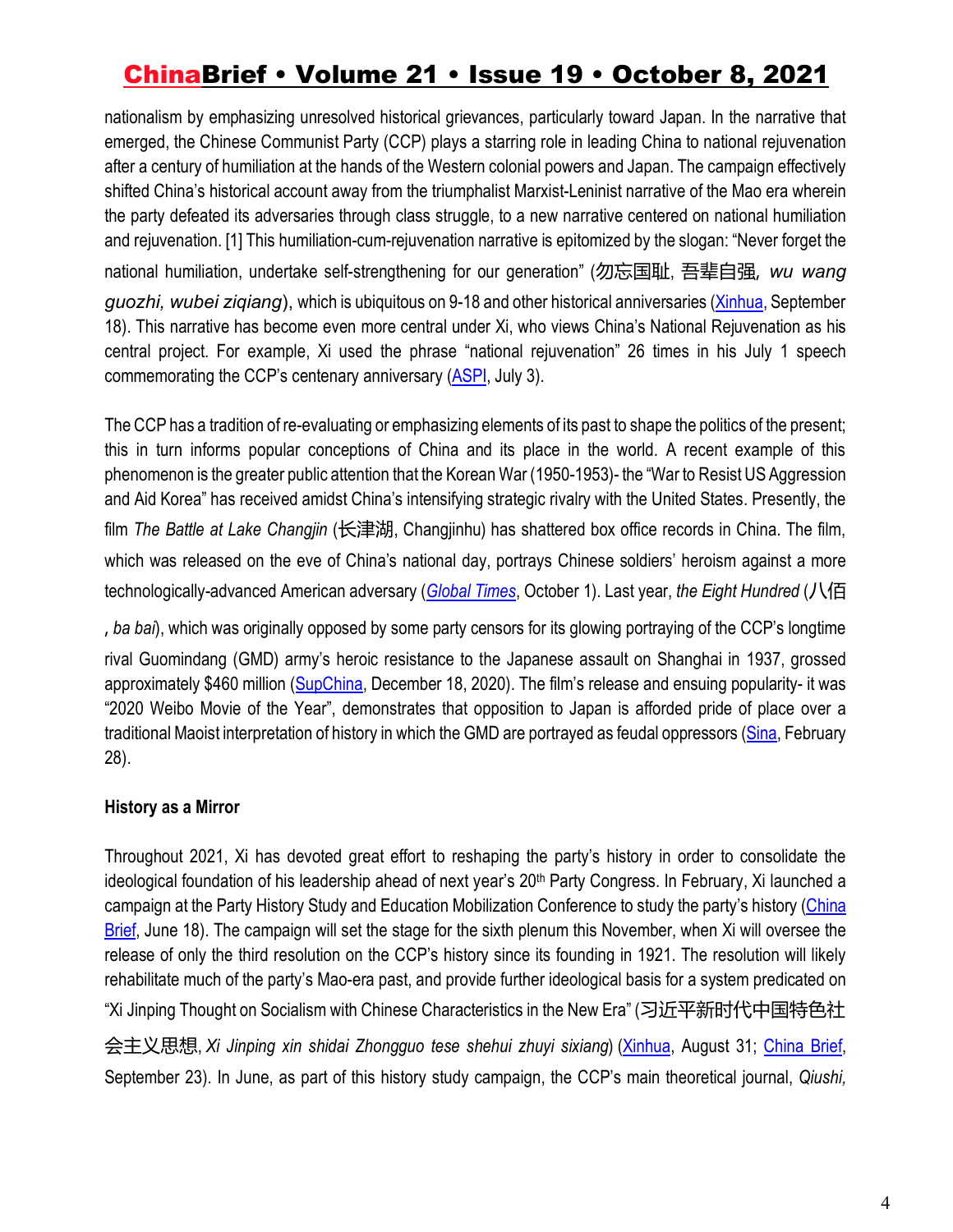published an essay by Xi exhorting the party to treat "history as a mirror" to demonstrate love of the party, knowledge of history, and patriotism (China Brief, June 18).

Experts have taken up Xi's call to use "history as a mirror" to reflect on Sino-Japanese relations, which have worsened in 2021. For example, Huang Jiping (胡继平), a Japan specialist and Vice President of the government think tank- China Institute of Contemporary International Relations, wrote a *Global Times* editorial on why Japan should "deeply reflect" on the September 18 incident and its legacy (Global Times, September 16). Huang links Japan's imperial past to its current rapprochement with Taiwan. Huang specifically criticizes Deputy Prime Minister Taro Aso, who in July stated a Chinese invasion of Taiwan would pose an existential threat to Japan, for linking Japan's national security to the "Taiwan issue" (台湾问题). Huang laments that politicians like Aso perpetuate Japan's legacy of militarism, and "give the [Japanese] people the illusion they are still living in the pre-war era of militarism," 让人错觉他们还生活在战前的军国主义时代, *rang ren cuojue tamen hai shenghuo zai zhan qian de junguo zhuyì shidai*). Another editorial in the *Global Times* slams Japan's ruling Liberal Democratic Party for turning its then ongoing leadership election campaign into an "anti-China contest" as China mourned the victims of Japanese aggression on September 18. The piece blames rising popular anger toward Japan, which has resulted in boycotts against Japanese cultural products such as a "Little Kyoto" shopping street in Dalian, on "Japan's recent provocation and hostility toward China, including challenging China's bottom line on the Taiwan question." (Global Times, September 17).

### **Conclusion**

In the post-Tiananmen era, the CCP has sought to use patriotic education to nurture historical grievances, particularly toward Japan, and to cultivate popular nationalist sentiment as a source of regime legitimacy. In the coming years, nationalism is liable to become even more salient to the CCP's legitimacy as economic growth slows, and the party-state imposes a growing array of restrictions on personal behavior. However, for China's leaders, stoking popular nationalism is a double-edged sword as compromise or retreat in a crisis involving Japan, Taiwan and/or the United States is likely to generate immense popular anger. This Catch-22 heightens the risk of conflict in an already volatile region.

*John S. Van Oudenaren is Editor-in-Chief of China Brief. For any comments, queries, or submissions, please reach out to him at: cbeditor@jamestown.org.*

### **Notes**

[1] For an explanation of this shift see Zheng Wang, "National Humiliation, History Education, and the Politics of Historical Memory: Patriotic Education Campaign in China," *International Studies Quarterly*, Volume 52, Issue 4, December 2008, Pages 783–806, https://academic.oup.com/isq/article/52/4/783/1797043?login=true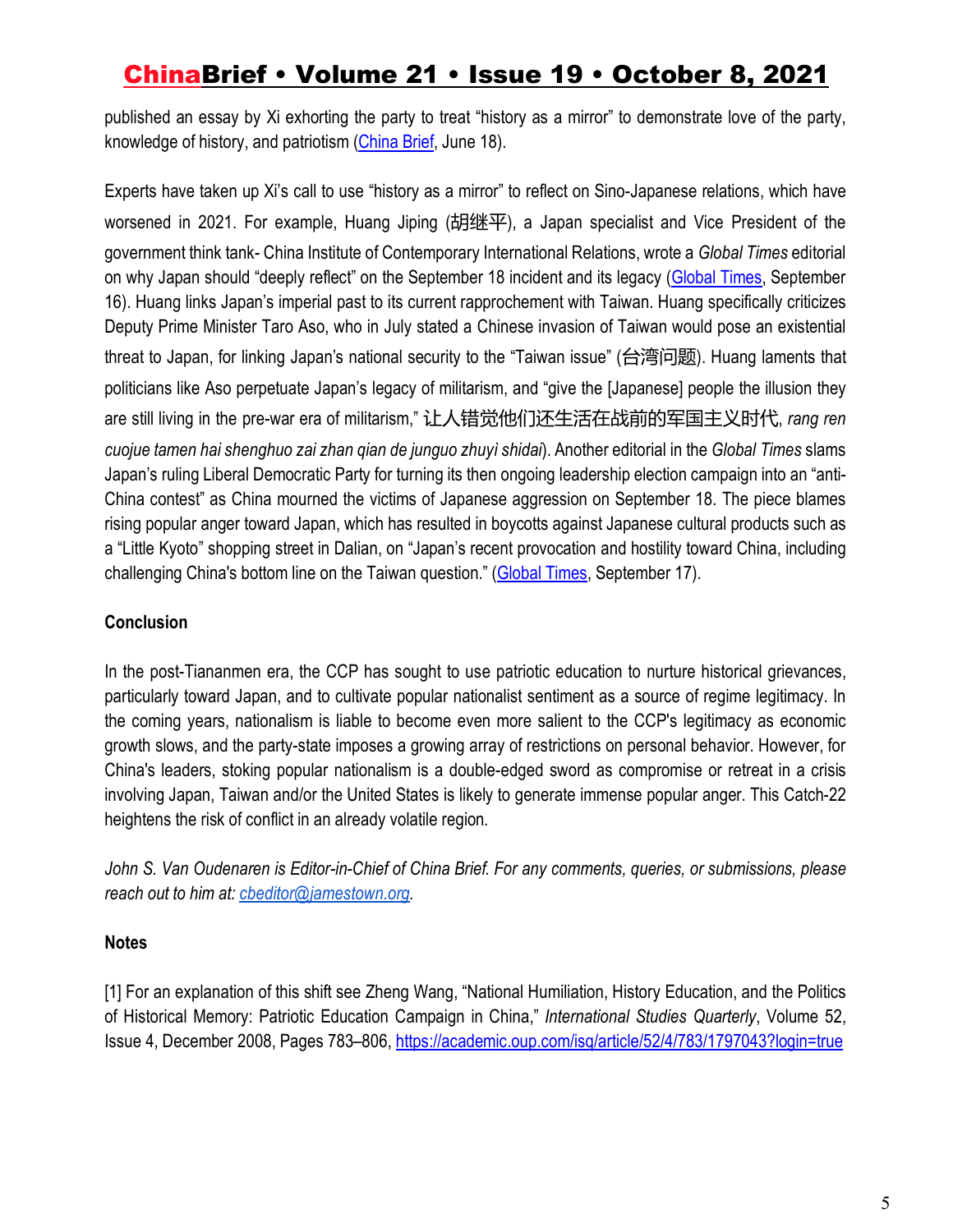### **Far From a Panopticon, Social Credit Focuses on Legal Violations**

*By Jeremy Daum*

#### **Introduction**

Two new pieces of draft authority on China's social credit system, directories of data inputs and punitive outputs from the General Office of the State Council, provide further clarity into the system's ultimate form and purposes.**[1]** These official guidance documents present a picture of a social credit structure that is more of a bureaucratic interface for existing legal and regulatory systems than the widespread Western perception of a dystopian algorithm that uses "big-data collection and analysis to monitor, shape, and rate individual's behavior"(China Brief, January 17, 2017). Social credit includes new enforcement mechanisms but is an extension of the law rather than an independent rule-making authority. Furthermore, the new draft guidance documents emphasize that all collection of data and imposition of punishments requires a legal basis.

### **The Social Credit System in Practice**

No national-level authority has defined 'social credit' yet, but high-level regional regulations uniformly describe it as an organization's or individual's record of compliance with laws and legal obligations. (for example, see "Shanghai Social Credit Regulations", August 17).This is something of a departure from the earlier 2014-2020 planning outline, which used "social credit" as a blanket term encompassing three major aspects: a financial 'credit reporting' system, an administrative 'credit regulation' system, and a propaganda campaign aimed at increasing individual 'creditworthiness'.**[2]** 

The 'credit reporting' (征信, *zhengxin*) component, like credit elsewhere, is concerned with measuring individuals' likelihood of meeting their financial obligations. Many in China remain unbanked, with no personal accounts or borrowing history, and the goal is to extend the credit economy to them by exploring alternative financial risk indicators. The 'creditworthiness' (诚信, *chengxin*) component is part of China's 'core socialist values' campaign that attempts to fill a perceived moral void and foster individual trustworthiness among the public. Publicity surrounding creditworthiness and education focuses on promoting tales of good samaritanism and compassion through all aspects of government. (Examples can be found in the "Stories of Creditworthiness" section of the governments' "Credit China Website', Credit China). Work on these two elements has progressed increasingly independently, both from each other and from 'credit-regulation' (信用

监管, *xinyong jianguan*), which has emerged as the key pillar of the social credit system and is the exclusive focus of regional social credit regulations.

At the heart of credit-regulation is the concept of hierarchical and categorical management, which means the extent that regulatory agencies scrutinize market actors is based on their past compliance with laws and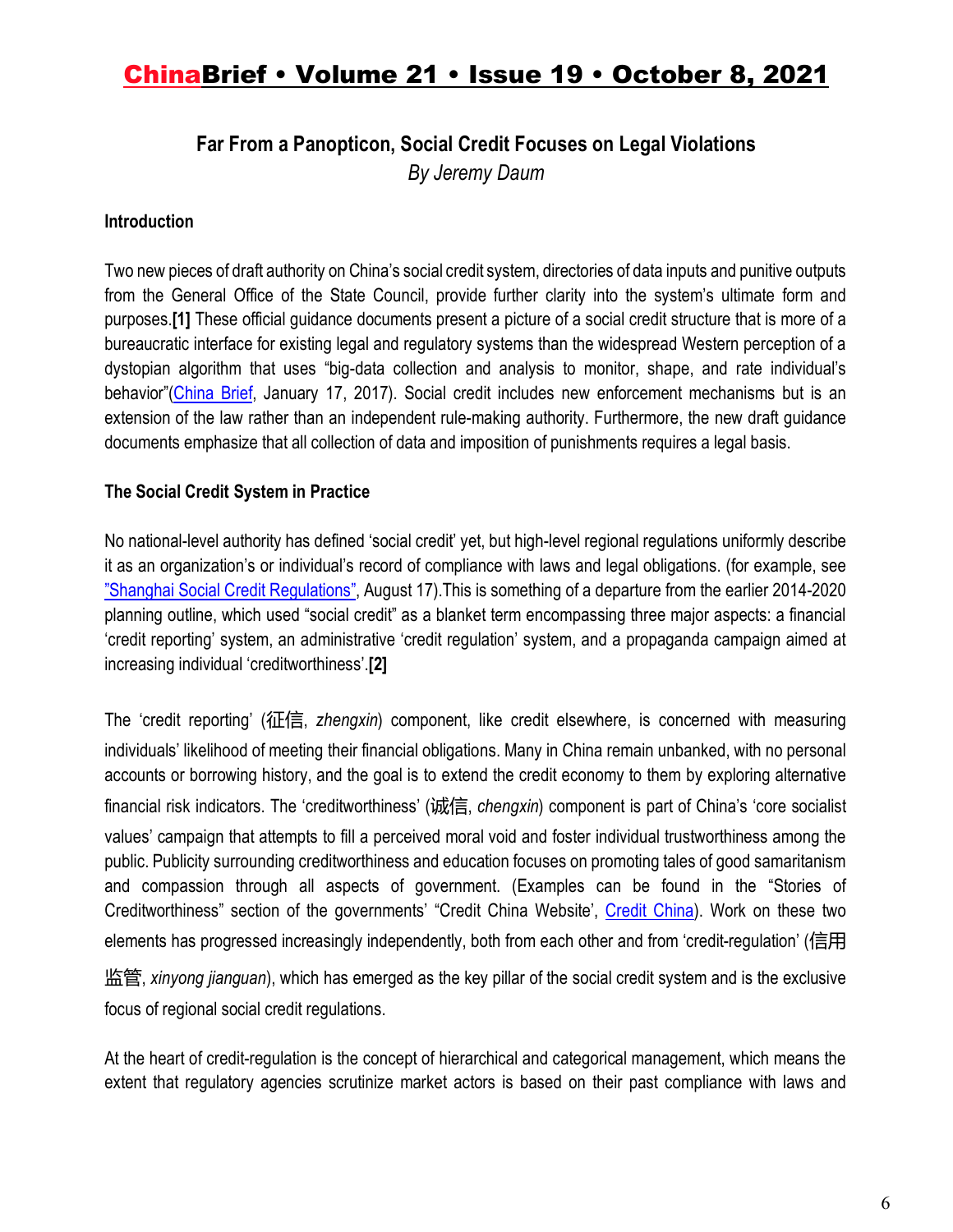regulations, and the nature of the industry or field involved.**[3]** It is not surprising, then, that the system is almost entirely concerned with regulatory and enforcement information created or obtained by government agencies in the performance of their normal duties, collectively referred to as Public Credit Information (PCI) (公共信

用信息, *gonggong xinyong xinxi)*. This includes legal records such as registration filings, professional licenses, court judgments, criminal and administrative penalties, permits, and inspection results. (NDRC, July 13) PCI and voluntary disclosures are the sole basis for national credit appraisals that rate a market entity's overall legal compliance as excellent, good, fair, or poor. **[4]**

A new draft catalog of PCI seeks to further standardize the information that is collected and used in creditregulation. Most PCI is relevant only to businesses; the use of PCI about individuals is more limited, usually relating to their position in an offending organization. Information on juveniles and others with limited capacity is entirely excluded, as is information on religious faith, or data concerning personal privacy, absent an express legal basis.[5] Records of minor legal infractions such as public transit fare skipping and running red lights, which some local social credit schemes had included as PCI, may only be considered where there is a finding that the situation was particularly serious or demonstrated malicious intent. Credit-regulation is intended to help regulatory agencies allocate resources appropriately and to reduce the burden on entities with a history of compliance, so information that does not help anticipate the likelihood of violations should be excluded as a distraction.



*A bank teller counts RMB notes* (Source: *China Daily*)

In order to further increase its efficacy, credit-regulation also focuses on information sharing and joint enforcement by including PCI in centralized databases and sharing blacklists of more serious offenders.**[6]**  Agencies for different sectors were instructed to create rules for administrating blacklists for violations of the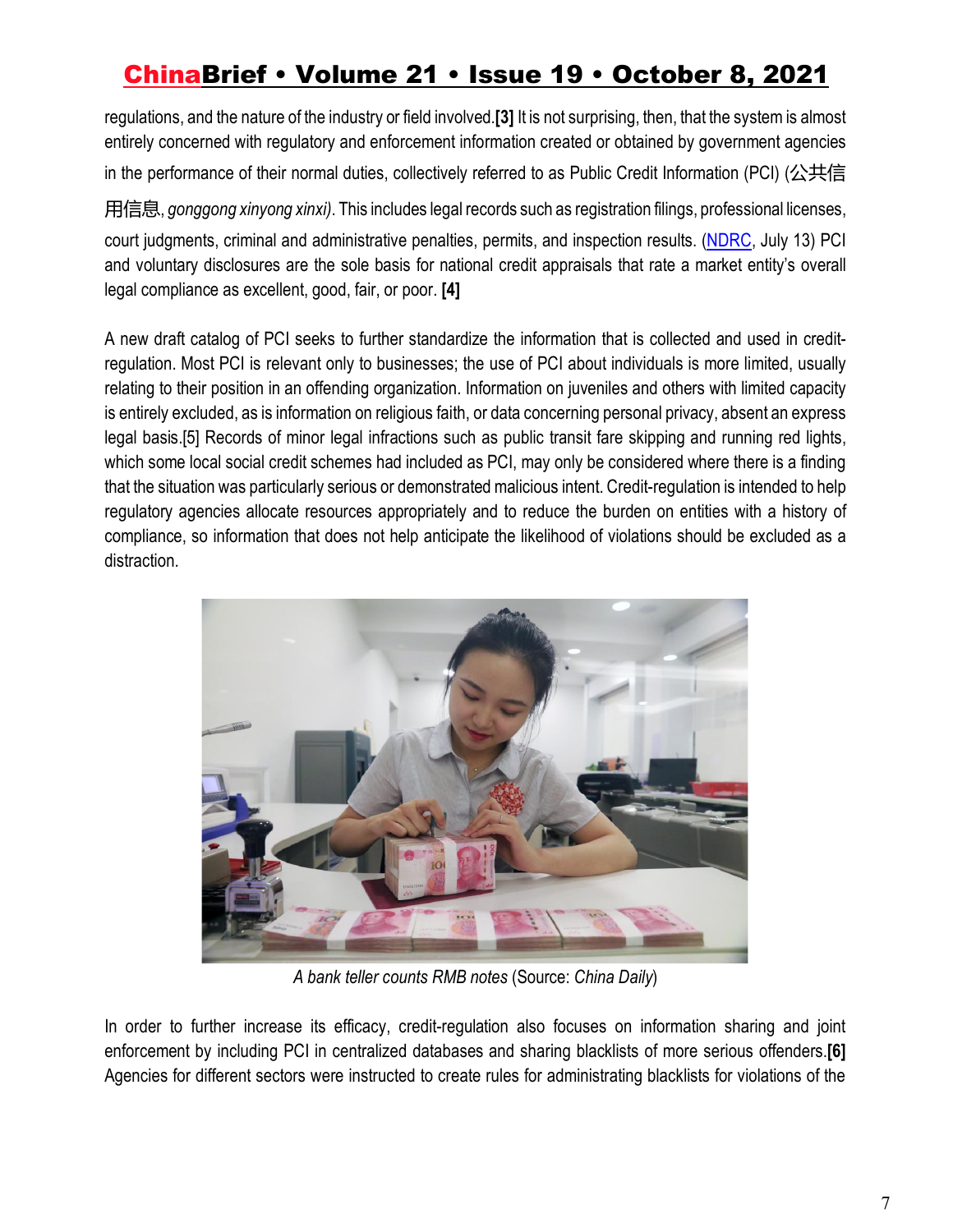laws under their jurisdiction, including determining standards for entry and removal from the respective industry's blacklist, and the consequences of being blacklisted. Each sectors' blacklisting rules are not only made public, but must also be released for public comment for 30 days before they are adopted.**[7]** Moreover, entry into a blacklist must be reserved only for the most serious violations of the law that endanger health and safety, disrupt the marketplace, violate a judicial or administrative order, or involve a refusal to perform national defense duties.

Through a complex series of inter-ministerial memorandum of understandings, the various agencies have agreed to take enforcement action against those blacklisted by other agencies. Cross-agency enforcement is not intuitive and because other agencies usually lack motivation or legal authority to directly punish those who have not broken laws in their jurisdiction, the penalty measures tend to be restrictions in the exercise of their discretion, such as decisions to grant permits, and are rarely outright prohibitions.

A major exception is a unique blacklist operated by the courts. That blacklist focuses on 'judgment defaulters', who are defined as persons with the ability to fulfill obligations given to them in an effective court judgment, but who refuse to do so, or who otherwise illegally evade enforcement such as by concealing assets. This was the first blacklist, begun in 2013, and due to the courts' pre-existing power to limit spending by those with outstanding judgments in order to preserve assets, requires other agencies to enforce other more direct restrictions, which have attracted international attention, such as blocks on purchasing flights, home renovations, vacation travel, and even sending children to expensive private schools. **[8]** 

The State Council's draft directory of national credit penalty measures now lays out the potential consequences included as social credit but clarifies that any penalty must have an articulated basis in law and policy documents.**[9]**The punishments include professional restrictions on obtaining practice credentials, holding specified positions, and even industry exclusions for more serious offenses. Other measures involve restrictions on participation in government projects, procurement, and resource trading, or access to government benefits. The most commonly imposed measures are increased scrutiny in routine regulatory oversight or when applying for permits, and the publication of information on infractions that may be viewed and considered by both government agencies, market entities, and the public, which is considered its own penalty. Different regions and industries are able to draft their own supplemental penalty catalogs, but must never increase penalties beyond those provided by local laws and regulations.

While the draft penalty directory is new, its principles are not. Interagency enforcement agreements have always come with attached lists of the legal basis for every punishment included. The specific types of penalties have been consistent throughout the joint-enforcement system's evolution, and the directory itself was called for as early as 2016.**[10]**

#### **Conclusion**

Despite widespread interpretations to the contrary, social credit is not an all-seeing citizen-rating system. The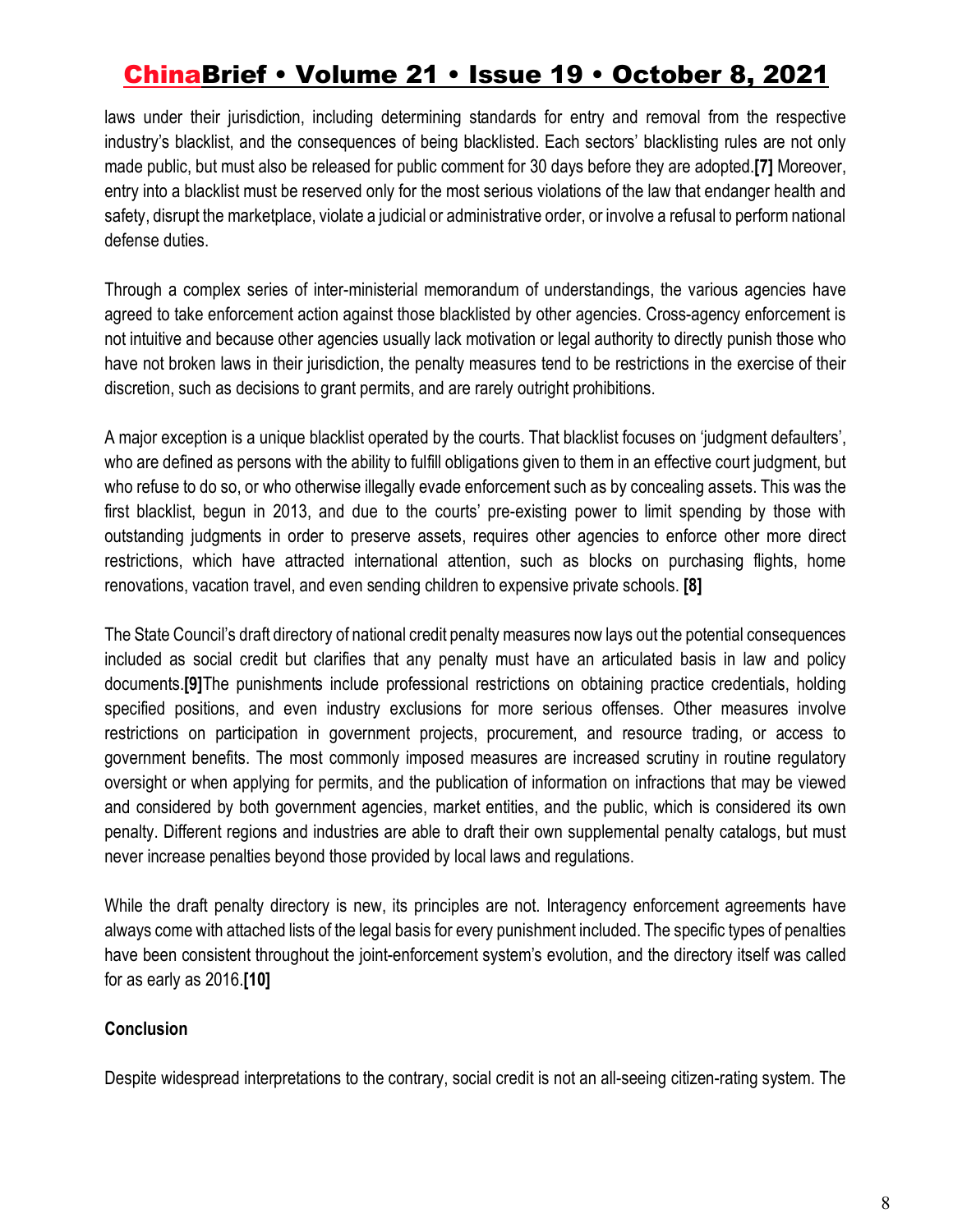perception of an all-seeing social credit system likely stems from early analyses that conflated the creditregulation enforcement mechanisms with morality propaganda aspects, and further confused pilot private financial credit score systems with government regulation. The government had tentatively authorized major technology and finance companies to develop the systems, but ultimately rejected them. Hyperbolic promotion by corporate spokespersons about their scores' predictive abilities may have also resonated with Western anxiety surrounding corporate data profiling and government access to personal information.

The actual social credit system is not without real problems of course. The central authorities have released increasingly detailed rules for 'credit restoration', but some individuals have reported being blacklisted without receiving required notice or have experienced problems getting unlisted despite their eligibility for removal (State Administration for Market Administration Regulation Rules, July 9). More importantly, saying that the system is an extension of the law only means that it is no better or worse than the laws it enforces. As China turns its focus increasingly to people's social and cultural lives, further regulating the content of entertainment, education, and speech, those rules will also become subject to credit enforcement.

Similarly, while social credit's mechanisms are decidedly not tech-intensive, this does not mean there is no need for concern about China's use of emergent technologies in areas such as censorship, surveillance, or predictive policing. It only means that continuing to describe social credit as futuristic mechanism for regulating citizens' daily lives is a needless distraction from the many areas of more legitimate concern.

*Jeremy Daum is a Senior Fellow of the Yale Law School Paul Tsai China Center. His principal research focus is criminal procedure law, with a particular emphasis on the protection of vulnerable populations such as juveniles and the mentally ill in the criminal justice system, and is also an authority on China's 'Social Credit System'. He is also the founder and contributing editor of the collaborative translation and commentary site Chinalawtranslate.com, dedicated to improving mutual understanding between legal professionals in China and abroad.*

#### **Notes**

[1] National Basic Directory of Public Credit Information (Draft) (全国公共信用信息基础目录 (征求意

见稿) , National Reform and Development Commission, July 13,

2021\_https://hd.ndrc.gov.cn/yjzx/yjzx\_add.jsp?SiteId=365; and China's National List of Basic Penalty Measures for Untrustworthiness (Draft for Solicitation of Comments) (2021 Edition) (全国失信惩戒措施基 础清单) (征求意见稿), http://www.gov.cn/hudong/2021-07/18/content\_5625819.htm

[2] State Council Notice Concerning Issuance of the Planning Outline for the Establishment of a Social Credit System (2014-2020) (国务院关于印发社会信用体系建设规划纲要(2014—2020年)的通知) State Council General Office Issuance [2014] No.21, June 27, 2014. http://www.gov.cn/zhengce/content/2014-06/27/content\_8913.htm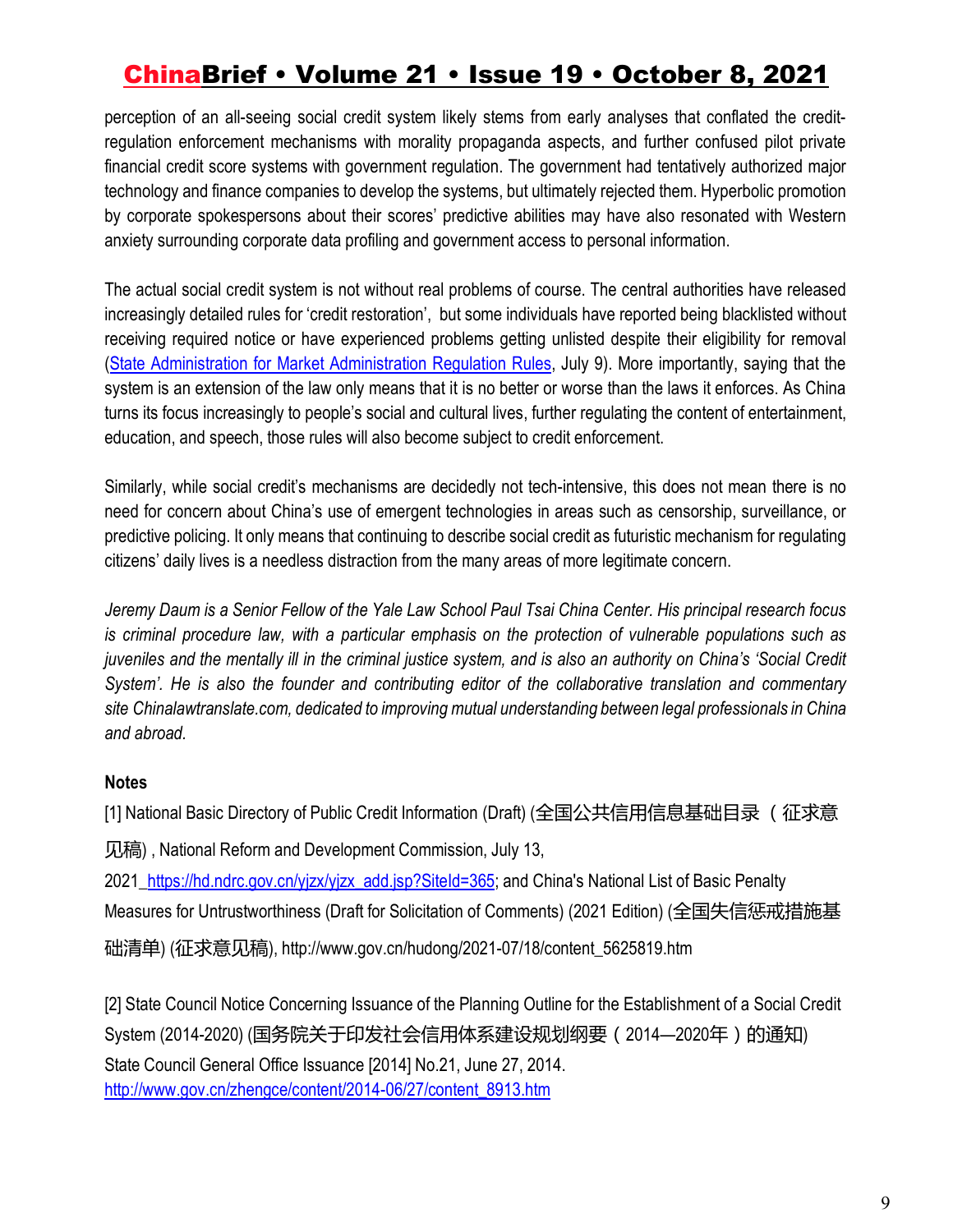[3] See Item (7) of Guiding Opinion on Accelerating the Advancement of the Establishment of the Social Credit System with New Forms of Credit-Based Regulatory Mechanisms (关于加快推进社会信用体系建 设构建以信用为基础的新型监管机制的指导意见,State Council General Office Issuance [2019] No. 35, July, 9, 2019, http://www.gov.cn/zhengce/content/2019-07/16/content\_5410120.htm

[4] See items (5),(6) in 关于加快推进社会信用体系建设构建以信用为基础的新型监管机制的指 导意见http://www.gov.cn/zhengce/content/2019-07/16/content\_5410120.htm; Notice of the General Office of the National Development and Reform Commission on Advancing and Utilizing the Results of Comprehensive Public Credit Appraisals of Market Entities(国家发展改革委办公厅关于推送并应用市 场主体公共信用综合评价结果的通知, [2019〕885号, particularly section VI. http://www.gov.cn/xinwen/2019-09/16/content\_5430181.htm

### [5] 全国公共信用信息基础目录 (征求意见稿)

[6] Guiding Opinions on Strengthening and Regulating Efforts on the Management of Lists of Persons Receiving Joint Incentives for Trustworthiness or Joint Punishment for Untrustworthiness (关于加强和规范

守信联合激励和失信联合惩戒对象名单管理工作的指导意见), National Development and Reform Commission and the People's Bank of China, 2017, https://www.ndrc.gov.cn/xxgk/zcfb/ghxwj/201711/t20171103\_960925.html?code=&state=123

[7] Further Improving Systems for Restraining the Untrustworthy and Building Mechanisms for Building Creditworthiness that have Long-term Effect (关于进一步完善失信约束制度构建诚信建设长效机制 的指导意见), General Office of the State Council, December 18, 2020, http://www.gov.cn/zhengce/content/2020-12/18/content\_5570954.htm [8] For court blacklists see several Provisions of the Supreme People's Court on Announcement of the List of Judgment Defaulters (最高人民法院关于公布失信被执行人名单信息的若干规定), July 1, 2013, 法 释[2013]17号 http://fgcx.bjcourt.gov.cn:4601/law?fn=chl394s051.txt; Several Provisions of the Supreme People's Court on Restricting High Spending by Persons Subject to Enforcement(最高人民法院关于限制 被执行人高消费的若干规定), Supreme People's Court, May 17, 2010, http://www.court.gov.cn/shenpan-xiangqing-1650.html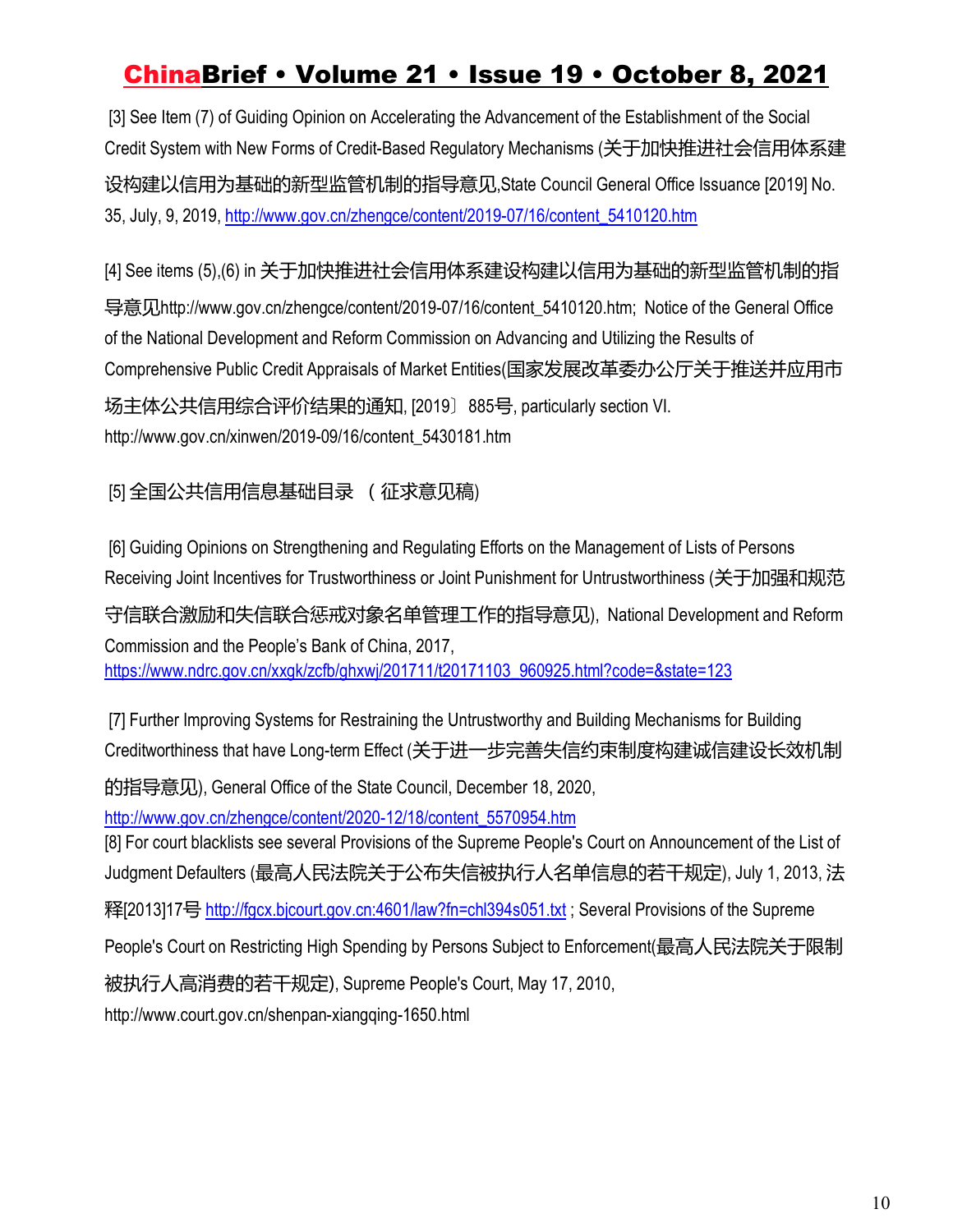[9] (全国失信惩戒措施基础清单) (征求意见稿), http://www.gov.cn/hudong/2021- 07/18/content\_5625819.htm

[10] 国务院关于建立完善守信联合激励和失信联合惩戒制度加快推进社会诚信建设的指导 意见, May 30, 2016, item 20, http://www.gov.cn/zhengce/content/2016-06/12/content\_5081222.htm

**\*\*\***

### **China's Development of Hypersonic Missiles and Thought on Hypersonic Defense**

*By Holmes Liao (*廖宏祥)

### **Introduction**

Hypersonic weapons are defined as able to travel at speeds above Mach 5 and can be broadly classified into two types: hypersonic glide vehicles (HGV) and hypersonic cruise missiles (HCM). The former is launched into the upper atmosphere via ballistic missiles. The HGV is then separated from the booster to glide/maneuver towards its target. The latter can be launched from a jet plane or rocket to reach supersonic speed before igniting its scramjet engine for hypersonic speed.

As the U.S. engages in great power competition with China and Russia, all three countries are racing to field hypersonic weapons. Beijing sees hypersonic weapons as a critical means to shape China's strategic environment, and has seized the opportunity to gain an edge in this contest. China has reportedly fielded DF-17 missiles mounted on DF-ZF HGVs and is making progress on its Starry Sky-2 HCM.

### **Chinese Hypersonic Shock Tunnel Development**

To aid research and development into hypersonic technology, the Institute of Mechanics (IMECH) of the Chinese Academy of Sciences (CAS) (中国科学院力学研究所, *Zhongguo kexue yuan lixue yanjiusuo*) launched the "shock tunnel reproducing hypersonic flight conditions" program in 2008. The tunnel became operational in 2012.**[1]** A news report on the JF-12 hypersonic wind tunnel (复现高超声速飞行条件激波 风洞, *Fuxian gaochao shengsu feixing tiaojian jibo fengdong*), which cited CAS's *National Science Review* journal in April 2020, implies that the tunnel is being used for the development of the Starry Sky (星空, *Xingkong*) HGV (China News, April 20, 2020). According to the *South China Morning Post* (SCMP), Starry Sky-2 can carry nuclear warheads and travel at six times the speed of sound (SCMP, August 6, 2018).**[2]** The JF-12 tunnel can duplicate flight conditions between Mach 5-9 speeds and altitudes ranging between 25-50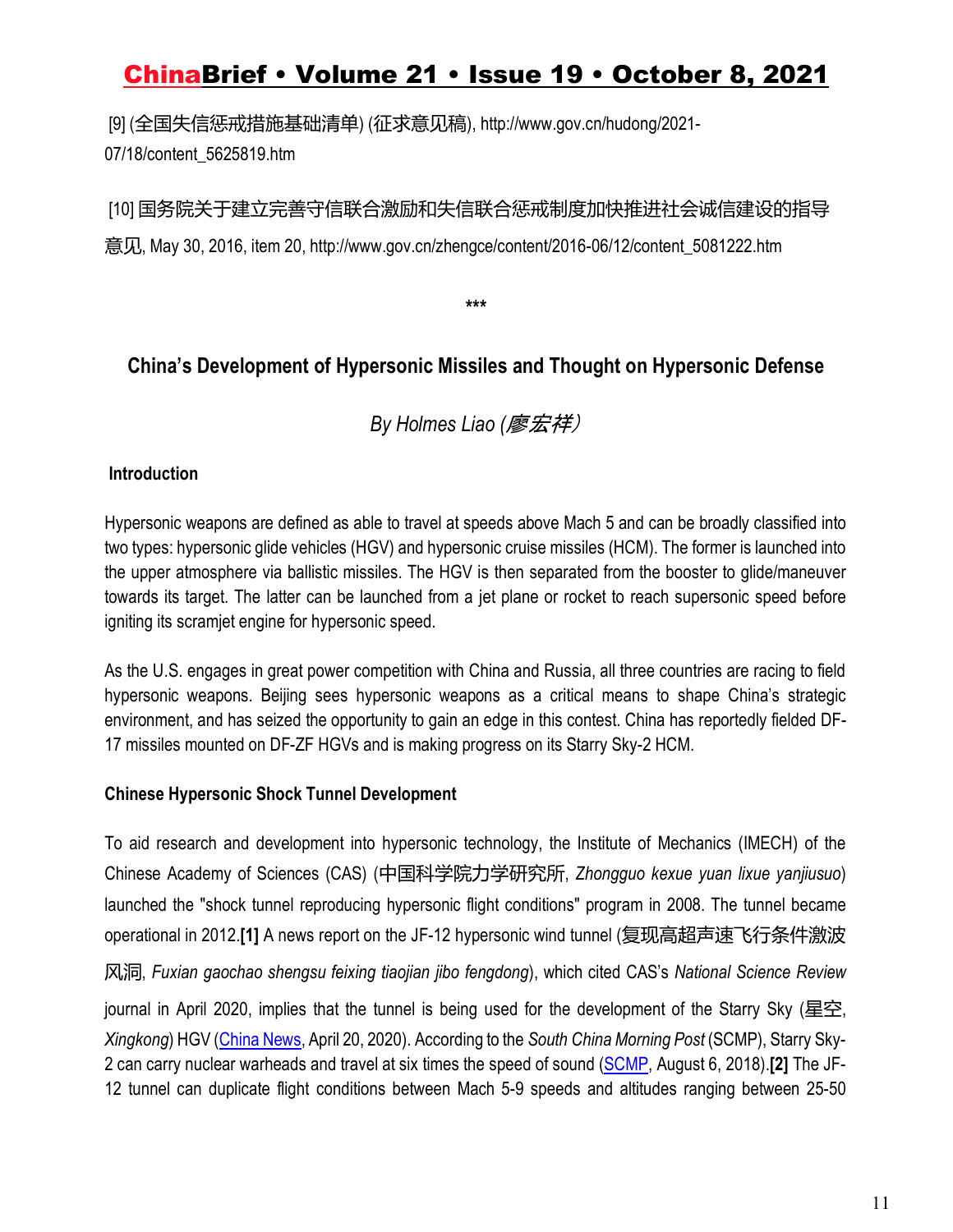kilometers (15.5-31 miles) (China News, April 20, 2020; SCMP, August 6, 2018). **[3]** The tunnel can sustain test times of more than 130 milliseconds (ms), which is enough to support the data collection of flow field, shock structure, and other high speed aerodynamic parameters (IMECH, November 28, 2017). Based on publicly available information, the shock tunnel is used to analyze thermal characteristics such as flame-holding stability and recovery temperature for combustion. It is possible that the JF-12 tunnel, along with other hypersonic tunnels at the China Aerodynamics Research and Development Center (CARDC) (中国空气动力研究与发

展中心, *Zhongguo kongqi dongli yanjiu yu fazhan zhongxin*), which are located in Mianyang, Sichuan and directly controlled by the People's Liberation Army (PLA), could be used to help design hypersonic weapons (Baidu).**[4]** 



*DF-17 missiles on display in China's National Day parade on October 1, 2019 (*Source: *Global Times)*

CARDC has research institutes with revealing names that indicate its key role in the development of hypersonic technology, i.e. Low-speed Aerodynamics, High-speed Aerodynamics, Hypersonic Aerodynamics, Computational Aerodynamics, and Testing Technology. Consequently, it is probable that CARDC is responsible for the PLA's research and development of hypersonic weapons (CARDC). Given China's militarycivil fusion approach to defense technology, it's highly likely that IMECH supports CARDC's simulations and engineering tasks, especially since the former has the country's most advanced hypersonic shock tunnels. Chinese media reports have frequently claimed that the JF-12's performance is superior to NASA's Hypersonic Tunnel Facility (HTF) (Meiri Toutiao, October 11, 2017; Wen Wei Po, September 3, 2012; Ta Kung Pao, June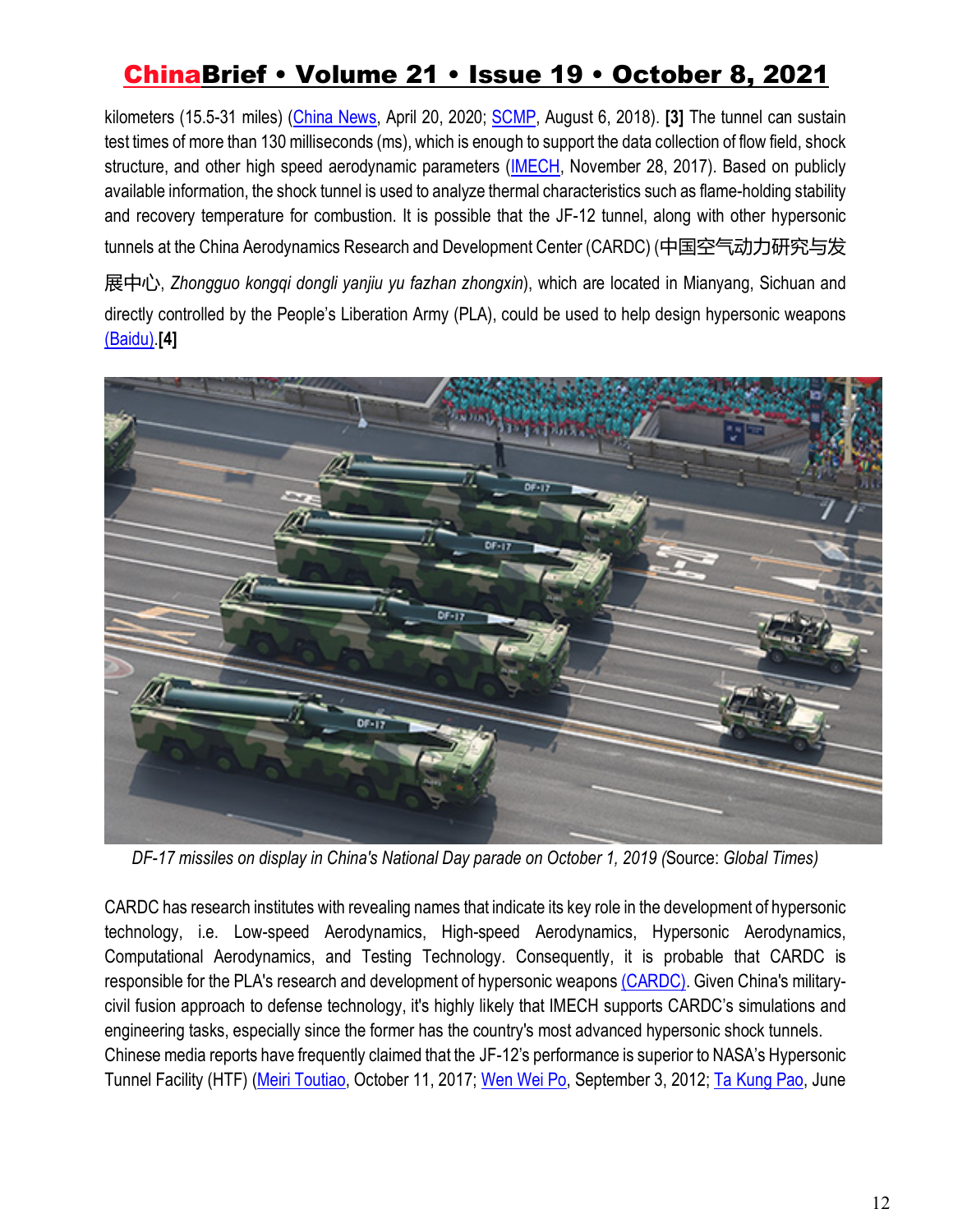2016). Such claims appear dubious in light of contemporaneous emphasis on the JF-12 tunnel's cutting-edge five degree of freedom mechanism, a technology that NASA has had since the 1980s **[5]**. The claim that a 130 ms testing time is a world record is also false; NASA's shock tunnel for the X-43A experimental vehicle can sustain similar test conditions for longer durations.

In March 2018, the same group responsible for the IMECH's JF-12 began work on the JF-22 "detonation-driven ultra-high-speed and high-enthalpy shock tunnel" (爆轰驱动超高速高焓激波风洞, *Baohong qudong chao gaosu gao han jibo fengdong*) (IMECH, January 2021). The JF-22 can reportedly achieve higher speeds and altitude conditions than the JF-12. Located in Beijing's Huairou District, the program passed a major milestone (roughly equivalent to the U.S. DoD's Production Readiness Review [PRR] and System Verification Review [SVR]) in December 2020. The IMECH press release claims that the JF-12 and JF-22 combined can cover all hypersonic flight profiles, although the timeline for the JF-22 to achieve initial operational capability is uncertain.

#### **Taking Advantage of U.S. Knowledge and Technology**

In the past, innovative computational fluid dynamics (CFD) algorithms developed by U.S. institutions such as the NASA Glenn Research Center were published and openly discussed at academic conferences. The Chinese and American CFD communities frequently overlap; the principal investigator of both JF-12 and JF-22 shock tunnels, Jiang Zonglin (姜宗林), received the Ground Testing Award from the American Institute of Aeronautics and Astronautics (AIAA) in 2016 (Guancha, May 25, 2016). Chinese experts have likely acquired much-needed knowledge from such CFD community events. In addition to powerful wind tunnels, hypersonic vehicle design requires sophisticated CFD computer simulations. The U.S.'s open sharing of advances in CFD has aided China's hypersonic research and development efforts. The powerful computer simulations requiring computation-intensive algorithms are run on indigenous supercomputers built with U.S.-designed GPUs, CPUs, and memory chips. (Washington Post, April 9, 2021) This kind of knowledge diffusion is currently not preventable under existing national security safeguards such as the U.S. Economic Espionage Act.

#### **PLA Thinking on Defense against Hypersonic Weapons**

PLA strategists fear that the U.S. may deploy hypersonic weapons on the first island chain and/or the second island chain, directly threatening China.**[6]** In particular, they recognize that Chinese long-range kinetic interceptors lack precision to kill, and precision interceptors lack the range to strike targets at long distance. As early as 2012, the China Aerospace Science & Industry Corporation (CASIC) Academy of Defense Technology (中国航天科工防御技术研究院, *Zhongguo hangtian ke gong fangyu jishu yanjiuyuan*) proposed an architecture capable of defending against hypersonic weapons.**[7]**

The first component of the proposed 2012 CASIC defense architecture is an efficient and optimized detection network comprised of various sensors covering a distance of 800-1000 km (497-621 miles). The second is a high-speed information center capable of processing large amounts of heterogeneous data and discriminating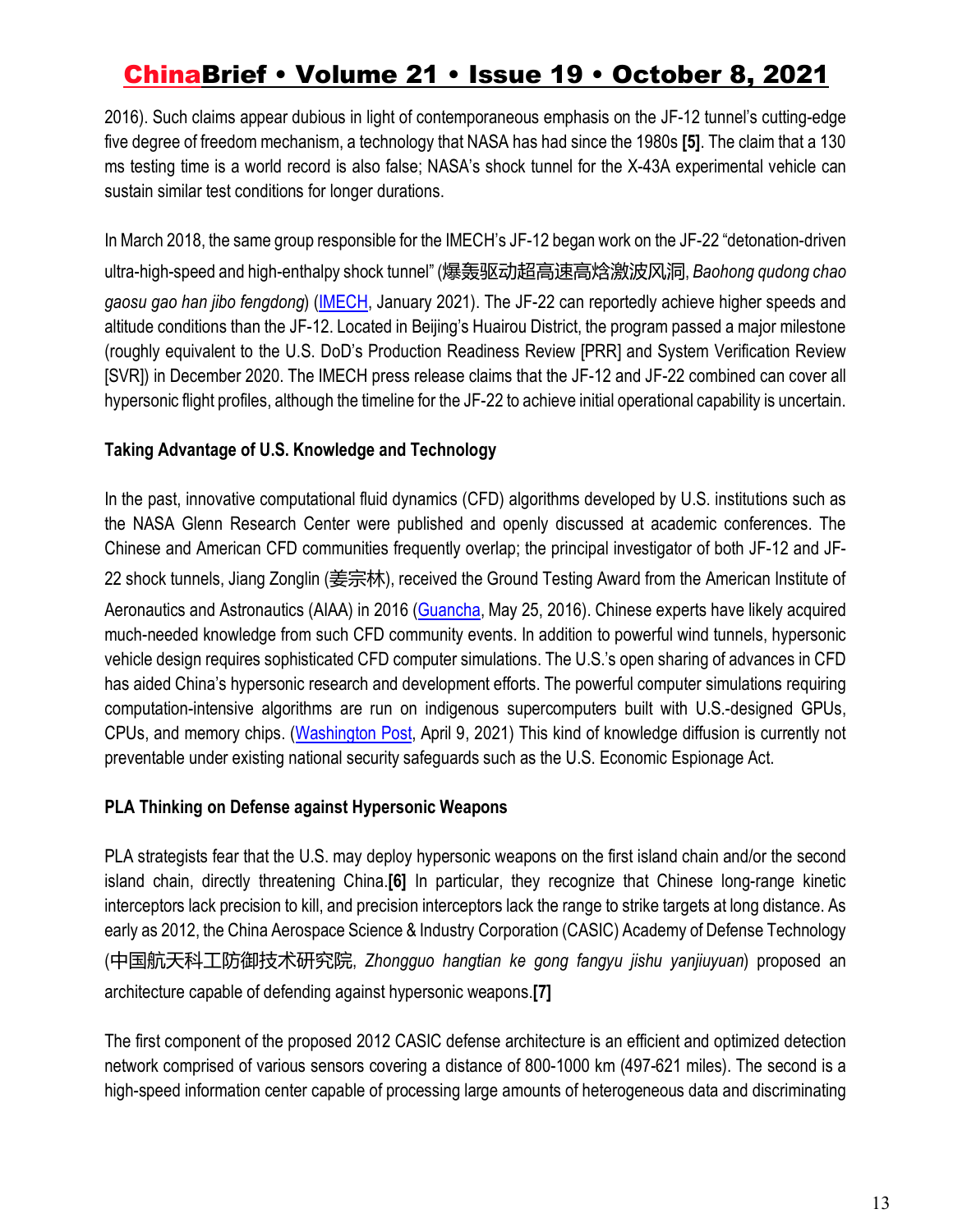against noise and other interference in real-time. The third element of the hypersonic defense plan is a highperformance command and control system to support an integrated air picture with rapid sensor-to-shooter cycle. The fourth component is a mixture of fast response airborne and near space-based interceptors. CASIC advocates air-to-air missiles for this purpose. However, hypersonic cruise missiles also pose significant technical challenges for low-angle detection and tracking over long distance, and the 2012 CASIC proposal does not seem to have reached sound solutions to this problem.

Researchers from the China Air-to-Air Missile Research Institute (中国空空导弹研究院, *Zhongguo kong kong daodan yanjiuyuan*) recommended a similar architecture in 2016.**[8]** They also advocate implementing airborne interceptors using both kinetic and direct energy, because of their advantages of low risk, low R&D and deployment cost, as well as the ability to offer rapid response with maximum operational flexibility. One challenge involved with air-to-air interceptors is their reliance on powerful airborne fire control radar to lock onto targets hundreds or even thousands of kilometers away. Whether China has fully developed this technology is unknown.

Researchers from the Space Engineering University (航天工程大学, *Hangtian gongcheng daxue*) under the

command of the PLA Strategic Support Force (SSF) (战略支援部队, *Zhanlue zhiyuan budui*) indicated that they could use existing surveillance assets consisting of early warning aircraft and ground radars for early detection.**[9]** Additionally, they propose fielding ground-based and ship-borne high power, high resolution, and long-range phased array radars that can detect and track small, high-speed targets such as ballistic missile warheads and hypersonic vehicles. For warfighting, they envisage "forward deployment" of air-to-air missiles for head-on intercept, though due to the HGV's high maneuverability, the deployment area would need to be quite large, and the rate of success would likely be small.

Two engineers from PLA Units #31002 and #32032 of the Strategic Support Force (SSF) recommend a similar architecture for hypersonic defense systems, but propose to deploy layered global networks for early warning and kinetic interception.**[10]** They indicate that though an infrared sensor cannot render precise threedimensional target coordinates, it can still effectively provide early warning capabilities.**[11]** The PLA Rocket Force (PLARF) Engineering University (火箭军工程大学, *Huojianjun gongcheng daxue*), previously known as PLA Second Artillery Engineering University, divides the engagement of hypersonic weapons into four stages.**[12]** In the first stage, early warning satellite constellations detect the launch of an enemy weapon, immediately issue alerts and begin tracking the projectile. In the second stage, early warning radar detect and track the incoming target based on satellite data feeds. During the third stage, surveillance systems distinguish targets from decoys and report to the command and control center. Lastly, the command center directs weapon platforms to intercept the incoming projectile.

Based on these four stages, researchers from PLARF Engineering University identify a few capabilities requiring improvement, namely, early warning, positioning and tracking, and interceptor guidance. They largely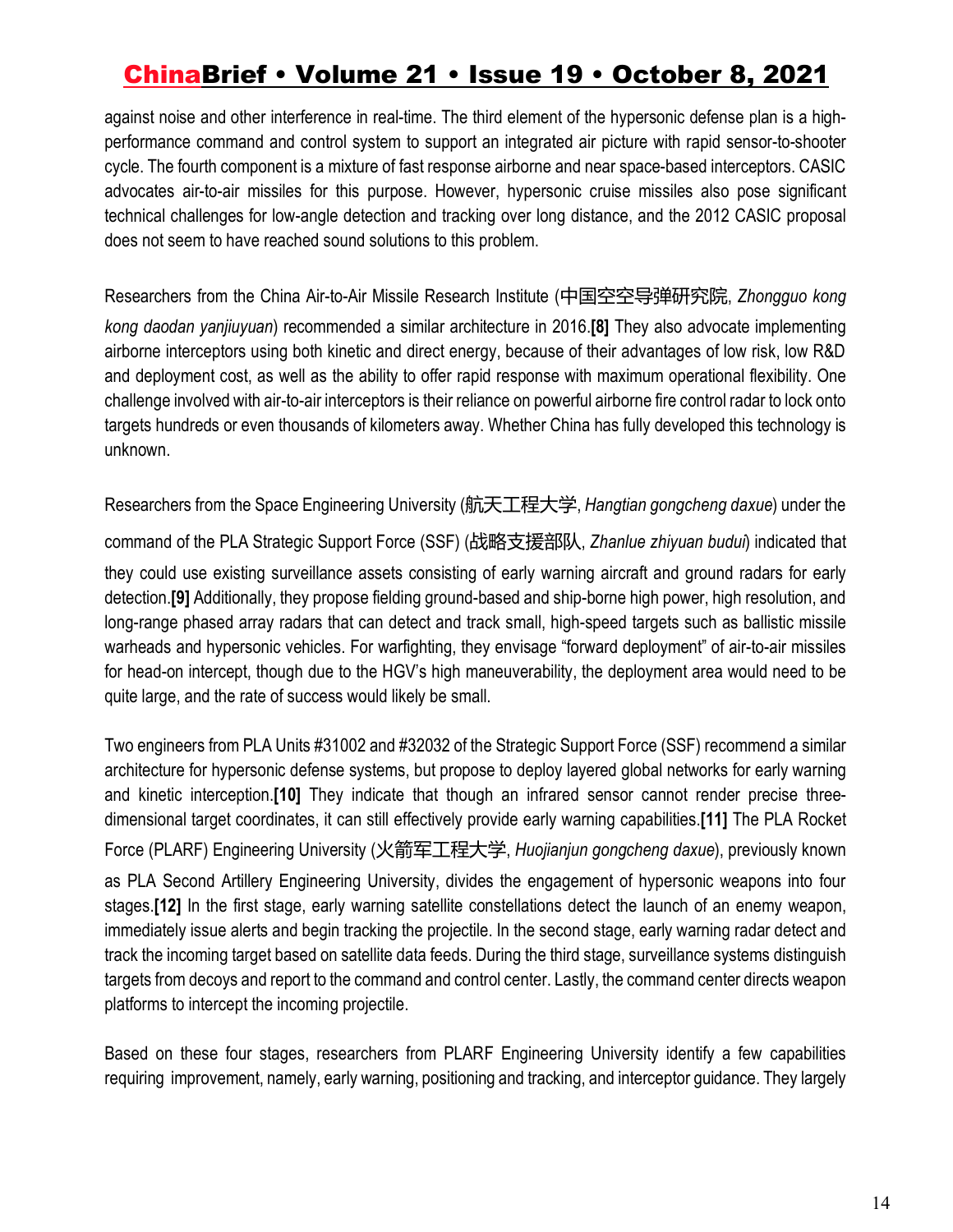follow the U.S. Missile Defense Agency's thinking on interception, and separate the trajectory of a hypersonic target into boost, midcourse, and terminal phases and proposed technologies they could develop in each phase accordingly. **[13]** Perhaps more importantly, PLA experts recommend shortening a long chain of command to build a flat command and control organization that optimizes information flow and reduces response time. **[14]**

Chinese researchers at the First Aircraft Institute of Aviation Industry Corporation of China (AVIC) (中国航空

工业集团公司, *Zhongguo hangkong gongye jituan gongsi*) recognize that laser weapons can be valuable in hypersonic defense because they can illuminate a target instantaneously using laser beams.**[15]** Laser weapons installed on aircraft, however, are susceptible to vibration and noise, which creates technical difficulties for beam control, high-precision aiming, tracking, and rapid damage assessment. Additionally, hypersonic vehicles are typically shielded by ceramic matrix composites, which protect their structures from extreme heat, especially in the nose cone section. The ceramics would be naturally effective at diffusing heat from laser beams for a prolonged period, rendering the laser weapon less effective. (Weapon News; MDPI Open Science)

In general, Chinese strategists assess that hypersonic defense systems based on airborne platforms are advantaged by flexible deployment, high initial launch speed of kinetic interceptors, and incoming targets' relatively weak maneuverability in the cruise/glide phase. Some Chinese researchers believe these limitations can be remedied by the use of unmanned aerial systems (UAS).

China's Air Force Engineering University (空军工程大学, *Kongjun gongcheng daxue*) has studied the feasibility of deploying a cluster of widely spaced UASs to intercept hostile hypersonic strikes.**[16]** The conceptual design makes use of high-altitude, long-endurance (HALE) UAS that can loiter in the forward theater. Because UAS payloads are smaller than manned warplanes, Chinese researchers envisage that the drone cluster will be divided between two missions: early warning and interception.

In order to provide effective early warning, the UAS that are involved need collaborative decision-making, networked target acquisition, and beyond visual range communications to provide long-range detection and tracking capabilities. The early warning UAS cluster would be part of the networked sensors comprising spacebased infrared satellites, land-based early warning radars, and early warning aircraft. Per the Air Force Engineering University's conceptual design, the interceptor UAS will carry six 250 kg, 200 km range airborne missiles.**[17]** The proposed defense architecture also calls for robust battle management and C2 systems. The researchers divide warfighting into four stages: patrol and combat readiness, early warning, target acquisition, and intercept capabilities. They have conducted systems analysis to determine the optimal deployment strategy for both early warning and interceptor UASs.**[18]**

The Chinese open source literature summarized above provide a very high-level concept of operations (CONOPS) and warfighting applications against hypersonic weapons. Applied with systems engineering, CONOPS can be refined and transformed into top-level systems requirements for design, development,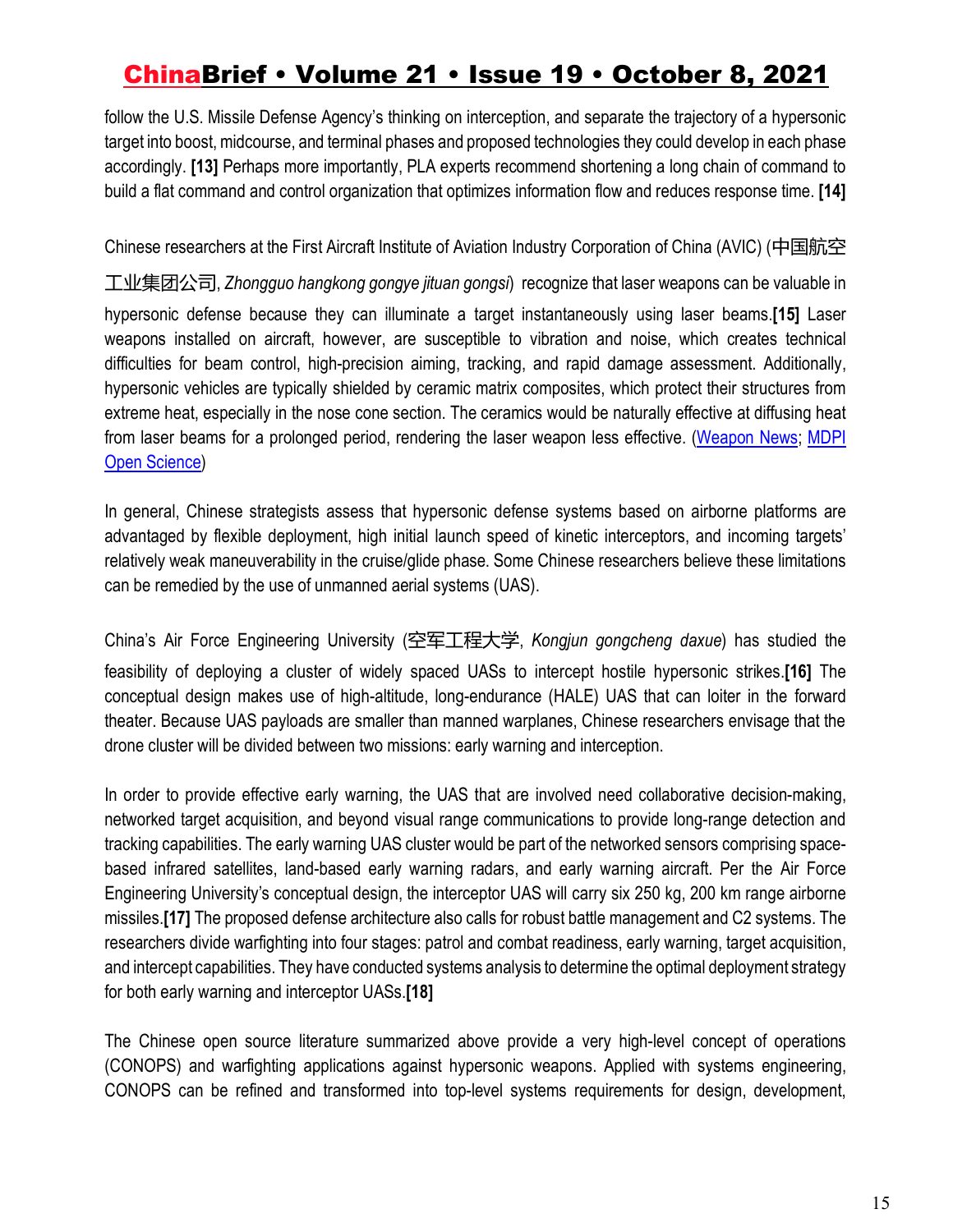integration, testing, and IOC. This does not mean that China is on the verge of developing these missile defense systems, but the extensive research undertaken thus far, nevertheless brings China a step closer to achieving a hypersonic defense capability.

#### **Conclusion: Implications for U.S.-China Arms Control**

Hypersonic vehicles are not currently subject to existing arms control treaties on ballistic missiles. The U.S. extended the bilateral New Strategic Arms Reduction Treaty (START) with Russia in February 2021, and still hopes to persuade China to join future strategic arms control negotiations. China presently has little incentive to be encumbered by any arms control treaty as it lags behind the U.S. and Russia in long-range intercontinental ballistic missiles (ICBMs) and nuclear warhead stocks, while simultaneously maintaining a vast stockpile of short and intermediate range ballistic missiles that could potentially give it the edge in a Western Pacific contingency. China is not a signatory of the Missile Technology Control Regime (MTCR), a multilateral export control regime. Consequently, Beijing is not bound by missile nonproliferation obligations and has proliferated missile technologies to Pakistan, Iran, Saudi Arabia, and Syria. (USNI News, May 18, 2021)

However, the current situation, which is characterized by China's long range missile disadvantage vis-à-vis the U.S. and Russia, and huge advantage in short and medium range missiles, may be beginning to shift. In August 2019, the U.S. withdrew from the Intermediate-Range Nuclear Forces Treaty (INF Treaty) because of repeated Russian violations and Chinese arms buildup in the Pacific and the South China Sea. The withdrawal has introduced the possibility of new U.S. land-based, conventional, intermediate-range, and hypersonic missile deployments in Asia.

The PLA Rocket Force believes hypersonic weapons possess powers of deterrence unmatched by nuclear weapons that can alter the strategic balance and affect an opponent's intent and determination. **[19]** Indeed, China's early interest in developing a hypersonic defense system demonstrates its concern over the U.S.'s development of hypersonic weapons. As a result, concerns over U.S. hypersonic weapons' development and missile deployments, along with revisions to the MTCR that enable allies and partners like Taiwan, Japan, and Australia to build long-range land-based offensive capabilities, could combine to alter Beijing's strategic calculus on arms control. President Reagan's secretary of state, George Shultz, believed that the U.S. deployment of short-range nuclear missiles in Western Europe played a key role in driving the former Soviet Union to join INF negotiations. (NBR, February 20, 2021) U.S. deployment of hypersonic weapons on either one of the Western Pacific island chains could induce Beijing to perceive a change in the strategic balance to its disadvantage, and compel it to participate in arms control negotiations with the U.S., Russia, and potentially other nuclear weapons states.

*Mr. Holmes Liao (*廖宏祥*) has over 30 years of professional experience in U.S. aerospace industries. He previously served as an adjunct distinguished lecturer at Taiwan's War College.*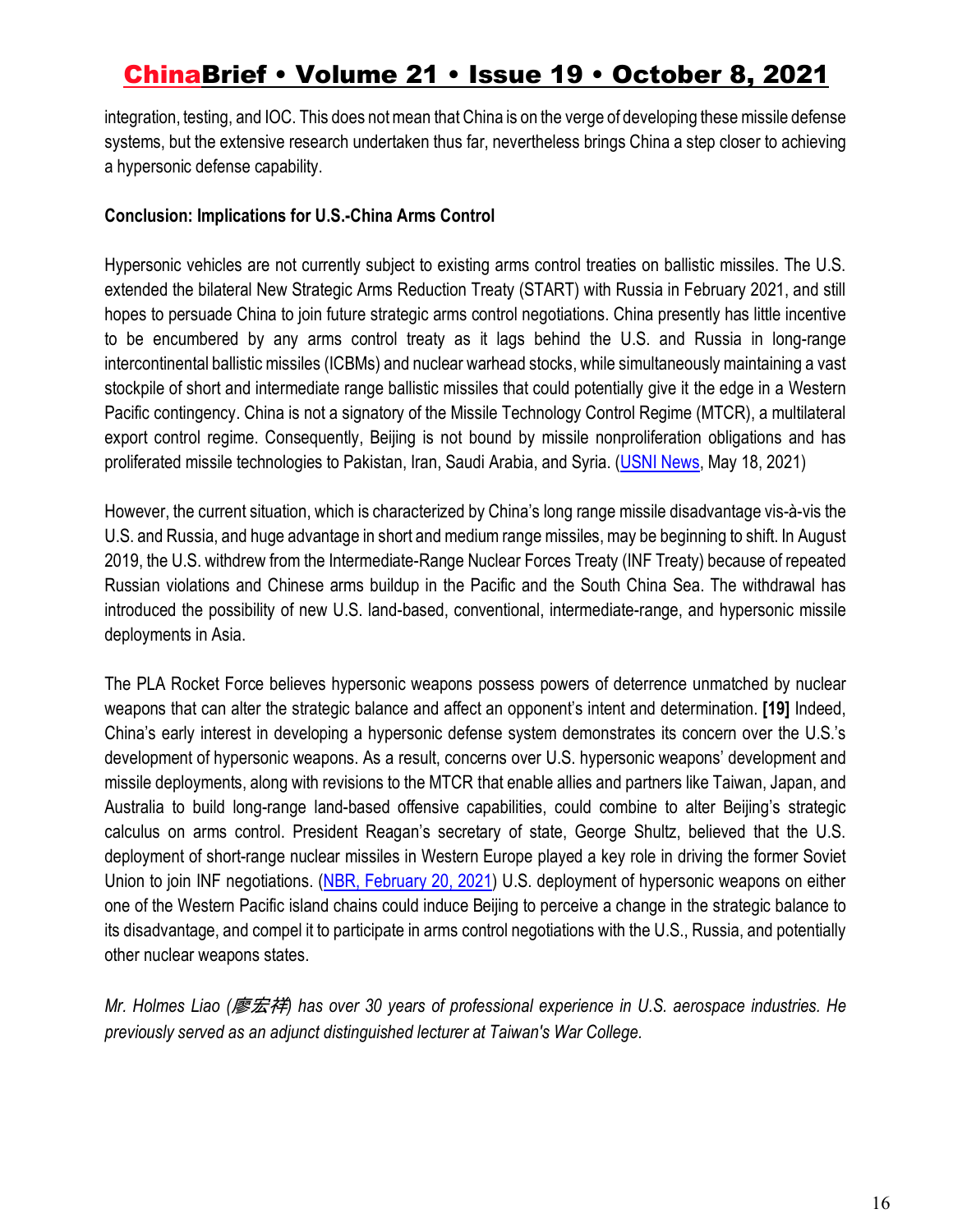**Notes** 

[1] Han Guilai (韩桂来), Mou Qianhui (牟乾辉), " Shock wave wind tunnel to reproduce hypersonic flight conditions" [复现高超声速飞行条件的激波风洞], *Bulletin of the Chinese Academy of Sciences*, [中國 科學院院刊], 33 (2018): 37-40. Note also that an unauthoritative website stated that CAS scientists previously supported the PLA to build wind tunnels including the JF-4 (1962), JF-4A (1964) and JF-10 (1998) at CARDC. "Only China's shock tunnel technology has enabled Chinese missiles to surpass the U.S. and lead the world," [仅中国掌握的激波管技术,使中国导弹超越美国领先世界], Military Hobby (军事爱好 ), January 14, 2020, http://www.chinaha.net/html/202001/20200174387.php.

**[2]** Note that the original post from the China Academy of Aerospace Aerodynamics (CAAA, 中国航天空气

动力技术研究院, *Zhongguo hangtian kongqi dongle jishu yanjiuyuan*) referenced by the SCMP article has been removed from the internet. CAAA is a unit under the China Aerospace Science and Technology Corporation (CASC), which is the main contractor for China's space program.

**[3]** Note that while China News states the JF-12 can replicate conditions ranging between Mach 10-25 and altitude 35-90 km, CAS's own publication (cited in the SCMP article) returns a more conservative numbers, which are cited in this piece.

**[4]** Zhou Xiaogang (周晓刚), Hu Minglun (胡明伦), Bai Benqi (白本奇), Ling Zhongwei (凌忠伟), Zhang

Wei (张伟), "Improvements of Five Degree of Freedom Support Mechanism in Hypersonic Wind Tunnel" [高]

超声速风洞五自由度机构技术改造],*Ordnance Industry Automation* [兵工自动化],10 (2013): 66-

68; XuXiaobin (许晓斌), Shu Haifeng (舒海峰), Xie Fei (谢飞), Wang Xiong (王雄), Guo Leitao (郭雷

涛),"Research progress on aerodynamic test technology of hypersonic wind tunnel for air breathing aircraft"

[吸气式飞行器高超声速风洞气动力试验技术研究进展],*Journal of Experiments in Fluid Mechanics* [*实验流体力学*],5 (2018): 29-40.

**[5]** Zhou, et al., "Improvements of Five Degree of Freedom Support Mechanism in Hypersonic Wind Tunnel," 2013.

**[6]** Liang Xiaogeng (梁晓庚), Tian Hongliang (田宏亮), "Analysis of the Development Status and the Defense

Problem of Near Space Hypersonic Vehicle" [临近空间高超声速飞行器发展现状及其防御问题分析

], *Aero Weaponry* [航空兵器], 4 (2016): 3-10.

**[7]** Bao Yunxia, (包云霞), Zhang Weigang (张维刚), Li Junlong (李君龙 ), Chen Yong(陈勇), "Challenge and consideration of early warning detection and guidance technique of near space weapons" [临近空间武 器对预警探测制导技术的挑战], *Modern Defense Technology* [现代防御技术], 1 (2012): 42-47. Note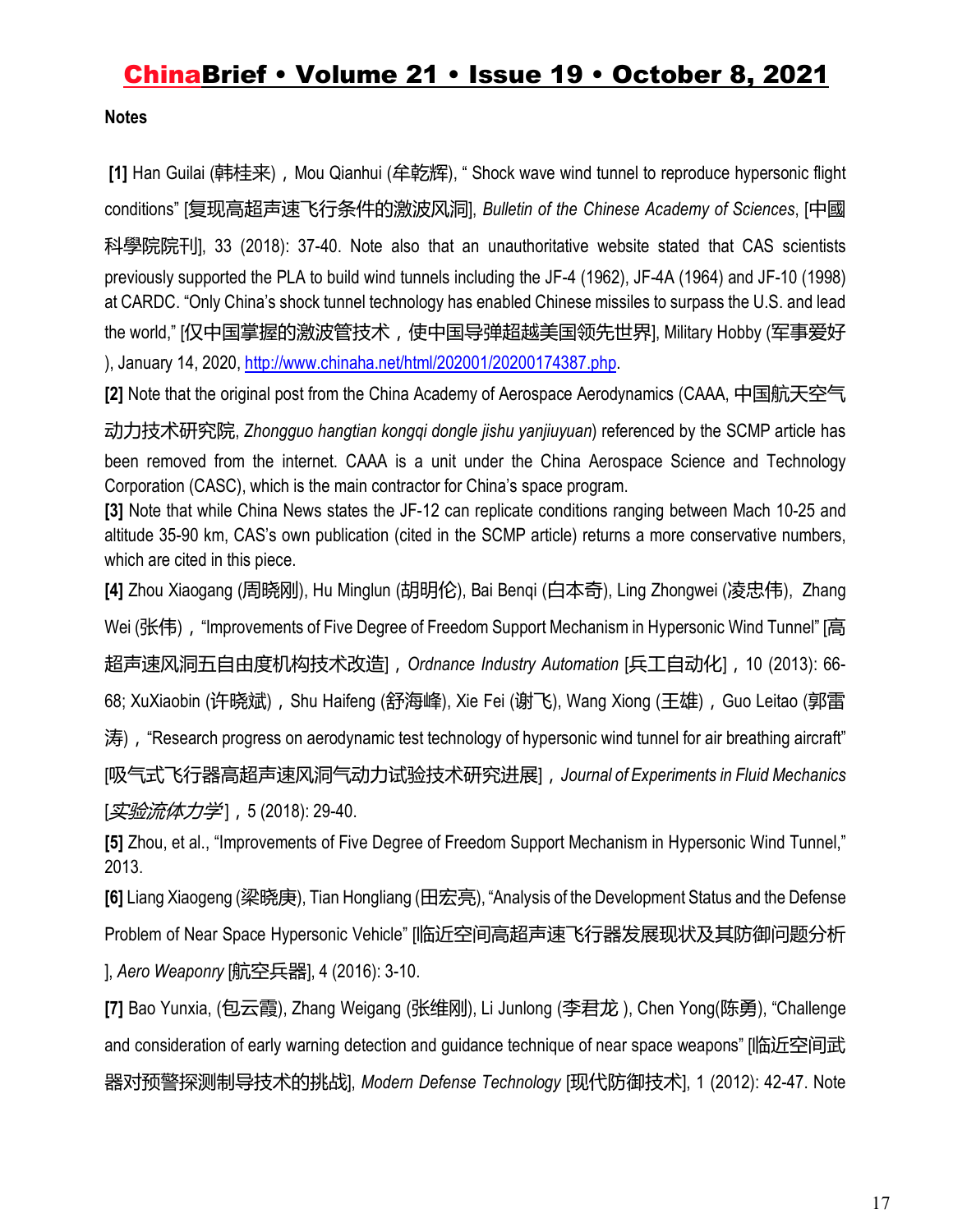that the authors are affiliated with the Beijing Institute of Electronic System Engineering (北京电子工程总 体研究所), also called the Second Research Academy of CASIC or the CASIC Academy of Defense Technology (中國航天科工防禦技術研究院 (第二研究院)).

**[8]** Liang Xiaogeng, et al., "Analysis of the Development Status and the Defense Problem of Near Space Hypersonic Vehicle", 2016.

**[9]** 刘晓慧[Liu Xiaohui],聂万胜[Nie Wanshen],"反临近空间高速机动目标策略研究" ["Strategy for interception of near space high speed maneuvering target"], *兵器装备工程学报* [*Journal of Ordnance* 

*Equipment Engineering*],1 (2017): 75-78

**[10]** 韩洪伟 [Han Hongwei],王鹏坡 [Wang Pengpo],"高超声速武器发展及防御策略研究" ["Research on development of hypersonic weapon and defense strategy"], 飞航导弹 [Aerodynamic Missile]

Journal],12 (2019): 12-15。Note that the lead author is affiliated with the PLA Unit, #31002 which is a research and development institute. The second author is with Unit #32032 under the PLA SSF.

**[11[** Liu Xiaohui, "Strategy for interception of near space high speed maneuvering target", *Op. Cit.* 

**[12]** 杨明映 [Yang Mingying],朱昱 [Zhu Yu],张笋 [Zhang Sun],"防抗高超声速武器作战体系建 设思考" ["Strategy for the construction of combat system for anti-hypersonic weapons"], 飞航导弹 [*Aerodynamic Missile Journal*],7 (2019): 21-25

**[13]** *Ibid.*

**[14]** *Ibid.*

[15] 张同鑫 [Zhang Tongxin] , 李权 [Li Ouan] , "对抗高超声速武器的机载激光武器发展研究" ["Research on the development of airborne laser weapons against hypersonic weapons"] , 航空科学技术 [Aeronautical Science & Technology] , 3 (2018): 5-8

**[16]** 肖吉阳 [Xiao Jiyang], 康伟杰 [Kang Weijie], 陈文圣 [Chen Wensheng],"无人机集群反高超 声速武器作战概念设计" ["Conceptual Design of UAV Cluster Anti-hypersonic Weapon Operations"],飞 航导弹 [Aerodynamic Missile Journal],10 (2018)

**[17]** The maximum takeoff weight of PLA's largest UAS, WZ-7翔龍 *Xianglong*, is about half of the U.S. RQ-4 Global Hawk. The CH-7 彩虹 *Caihong* UAS makes debut at Airshow China 2021 in Zhuhai in September 2021 seems capable of carrying heavier payload than WZ-7.

**[18]** Xiao Jiyang, et. al., "Conceptual Design of UAV Cluster Anti-hypersonic Weapon Operations", *Op. Cit.* **[19]** Yang Mingying, "Strategy for the construction of combat system for anti-hypersonic weapons", *Op. Cit.*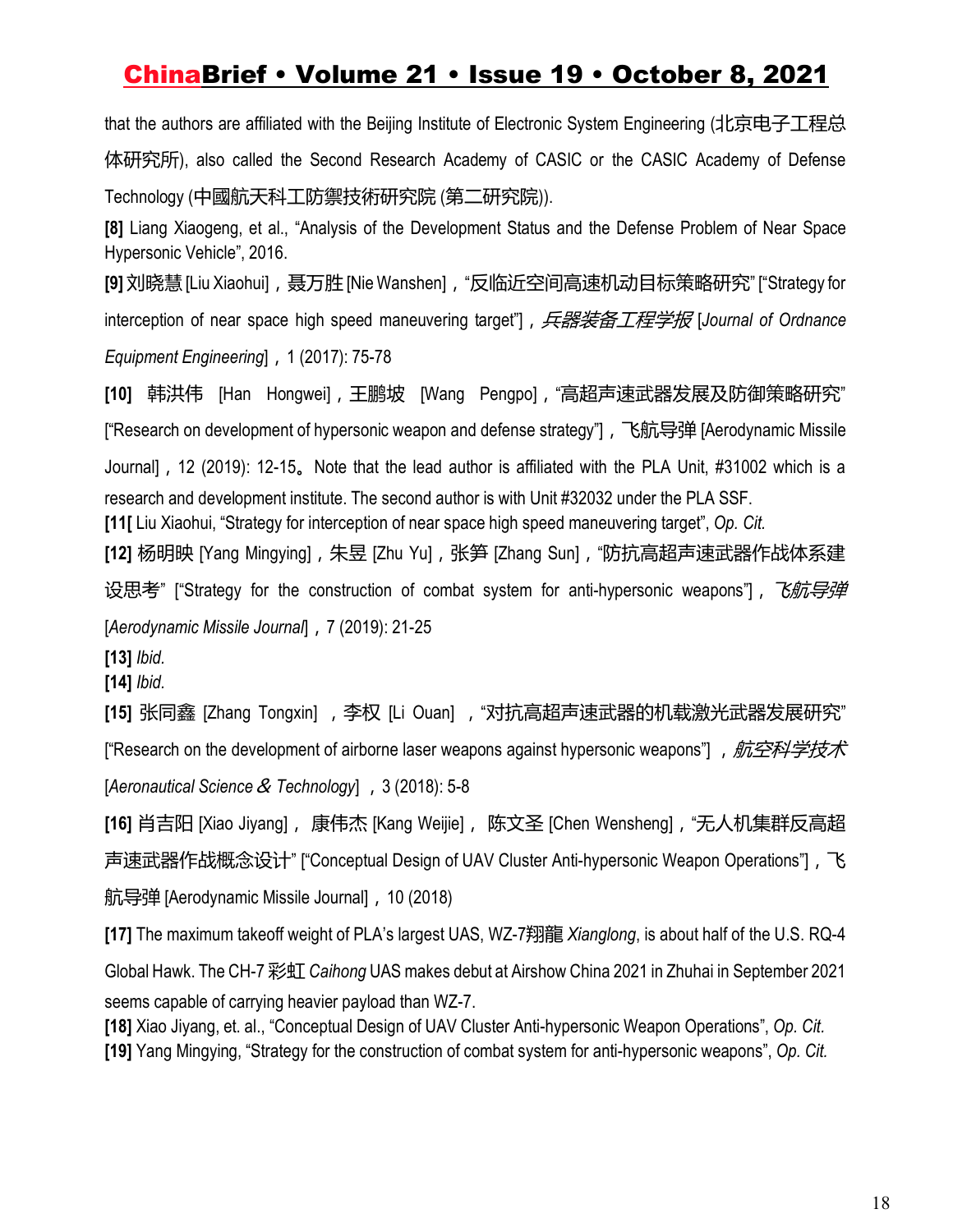**Win Some, Lose Some: China's Campaign for Global Media Influence**

*By William Yuen Yee*

### **Introduction**

In 2016, Chinese President Xi Jinping instructed the state-owned China Global Television Network (CGTN) to "tell China's story well" (讲好中国的故事, *jiang hao zhongguo de gushi*) (Global Times, December 31, 2016).

Xi's exhortations entwine with his broader ambitions to increase China's "international discourse power" (国际

话语权, *guojia huayu quan*) and thereby augment the nation's "comprehensive national power" (综合国力,

*zonghe guoli*). (People's Daily, June 7). Since the 2008 Beijing Olympics, China has spent billions of dollars to increase the reach of its state-run media outlets and bolster its reputation abroad. CGTN, which was previously the international branch of China Central Television (CCTV) but rebranded in 2016, exemplifies this government-led effort. The state-owned Xinhua News Agency has expanded its overseas bureaus from 100 in 2008 to 181 as of February 2021, a move all the more notable as many Western outlets have slashed their numbers of foreign correspondents (*Xinhua*, February 9; The Conversation, January 10, 2019). Both CGTN and Xinhua extensively recruit foreign and English-speaking talent (Facebook, April 14, 2018). The state-led effort to raise the international prestige of Chinese state media has produced tangible results. For example, in 2019, the International Olympic Committee recognized Xinhua as one of its four official international news agencies—alongside Reuters, the Associated Press, and the Paris-based Agence France-Presse (Olympics, January 30, 2019).



*Politburo members (left to right) Liu Qibao, Liu Yunshan and Liu Yandong attending the launching ceremony of China Global Television Network (CGTN) in Beijing in December 2016* (Source: State Council Information Office)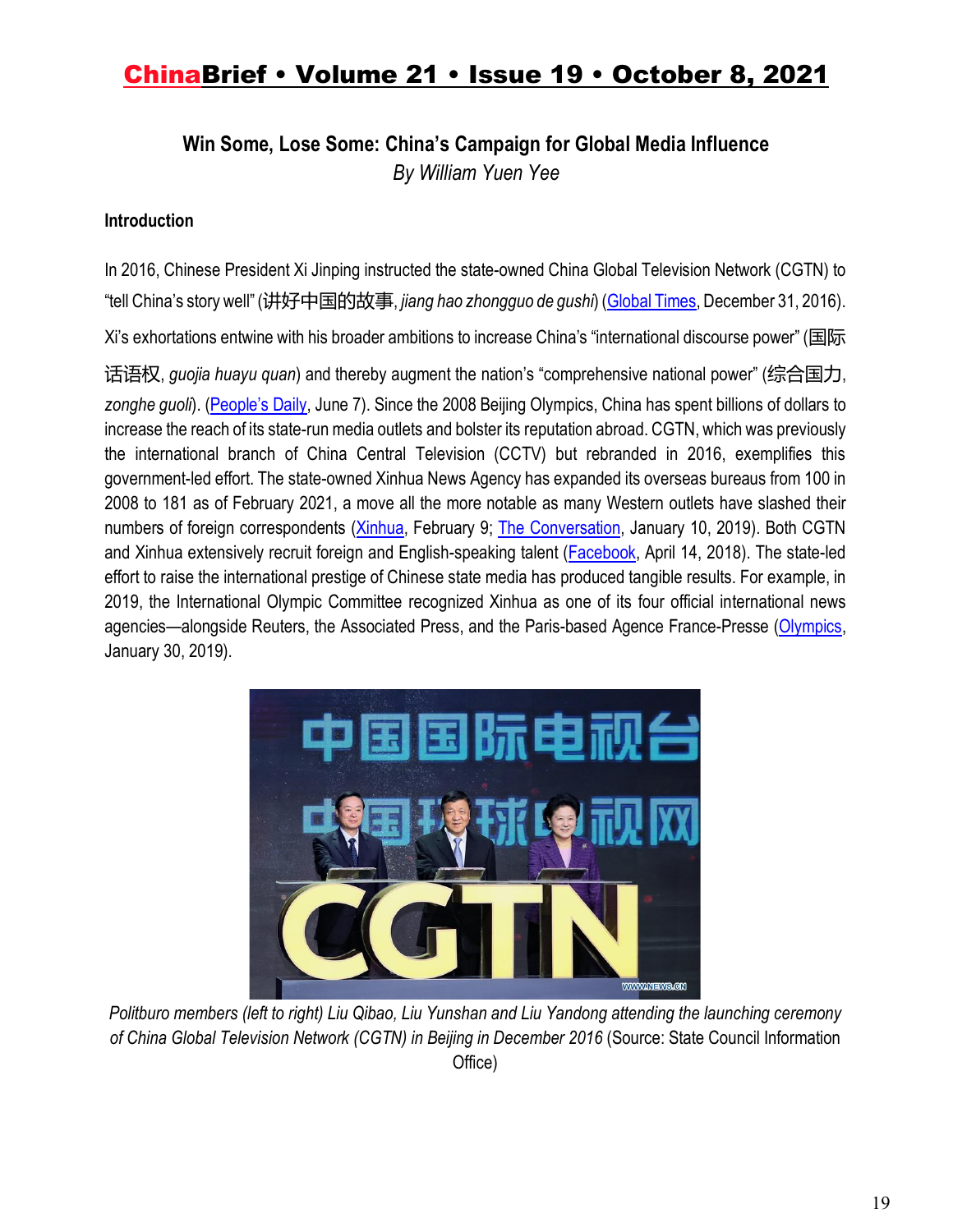China's campaign to expand its media influence is not limited to CGTN and Xinhua. Lesser-known entities have ventured abroad including Hunan Province's Mango TV, which has a strong presence in Vietnam, and the Beijing-based StarTimes, which has expanded majorly in Africa. Beijing's global media strategy to cultivate a positive image of China has primarily succeeded in developing markets, likely due to these outlets' funding limitations, and the greater audience receptivity in developing areas. These challenges have prompted a strategy shift by Communist Party officials to "buying the boat," that is, directly acquiring foreign media outlets and shaping their coverage. However, sanctions against Chinese news organizations in the United Kingdom and the United States suggest that Beijing's campaign for hearts and minds abroad remains less effective in nations with more developed media institutions.

#### **Few Can Tango with Mango TV**

Mango TV, a subsidiary of the state-run Hunan TV, is the company behind China's second most-watched television network after China Central Television (CCTV). Mango TV can roughly be understood as a Chinese video platform that combines elements of Netflix and YouTube. The streaming service is a tour de force in China's entertainment industry with hit shows like *Happy Camp* (快乐大本营, *kuai le dabenying*) and *Sisters* 

*Who Make Waves* (乘风破浪的姐姐, *chengfengpolang de jiejie*). The latter, a reality show that follows 30 female celebrities over the age of 30 who compete to form a girl group, was an instant sensation and accrued over 44.5 billion total views (Global Times, September 7, 2020). In 2020, *Sisters Who Make Waves* was among the top ten most-searched terms on Baidu, China's main search engine (China Skinny, December 15, 2020).

Mango TV has also resonated with overseas audiences: its programming has amassed significant fanbases across Vietnam, Europe, and the United States. The streaming service launched an official YouTube channel in 2014 that currently has 4.45 million subscribers and is one of the largest Chinese-language media channels on the platform (YouTube, accessed October 5). A channel dedicated exclusively to its dramas boasts 2.72 million subscribers (YouTube, accessed October 5). Mango TV's popularity on YouTube is particularly notable, as the latter remains banned in China.

In Vietnam especially, the streaming service has become an entertainment powerhouse. Mango TV produced three of the nation's top ten television shows in 2020. As of the time of writing, the official YouTube channel for Mango TV Vietnam has 1.62 million subscribers (YouTube, accessed October 5). Videos feature actors dubbing in Vietnamese over the Chinese dialogue, accompanied by subtitles in simplified Chinese. In June 2021, Mango TV was one of the top five most downloaded video apps in Vietnam (Sohu, July 17). The Chinese platform recently collaborated with Vietnam TV, the largest state-owned broadcaster, to produce a Vietnameselanguage edition of its popular variety show *XJR Sports Carnival* (小巨人运动会, *xiao juren yundonghui*) (CGTN, July 30). At present, Mango TV seems well positioned to achieve its stated goal of creating a globally influential "Chinese culture going out platform" (Mango TV, accessed October 5).

#### **Winning Hearts and Minds in Africa**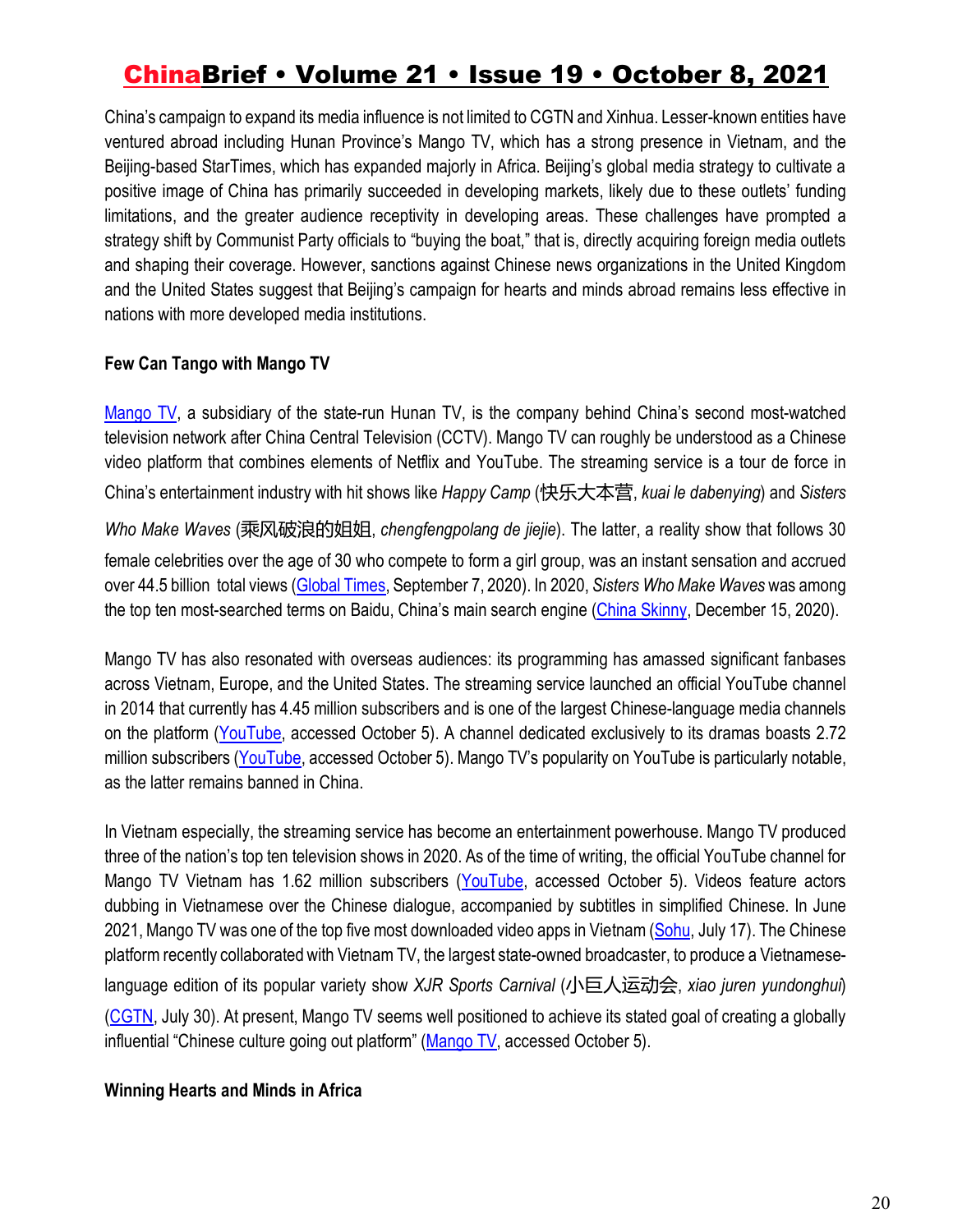China's efforts to increase its media influence in Africa trace back to the transfer of Xinhua's regional editorial office from Paris to Nairobi in 2006. [1] These efforts accelerated in 2012 with the establishment of CCTV Africa (later rebranded as CGTN Africa). That same year, the *China Daily Africa* newspaper and *ChinAfrica* magazine were launched (The Asia Dialogue, October 16, 2018).

The Beijing-headquartered StarTimes, a privately-owned television company that retains close ties to the Chinese government, has a robust presence in sub-Saharan Africa. Its cheapest packages combine African channels like Uganda Premier League soccer matches with Chinese language kung fu movies and family dramas—all priced lower than competitors like the BBC and Al-Jazeera. The "StarTimes Basic" package retails for \$5.99 per month (Xinhua, April 3, 2019; Xinhua, September 2, 2018). Since starting operations in Rwanda in 2008, StarTimes has expanded to 30 countries, and has over 10 million subscribers across Africa (People's Daily, July 28, 2017). Its rapid growth and low prices have even sparked concerns that StarTimes aims to push local companies out of certain African markets (The Daily Nation, February 17, 2015).

StarTimes offers more than just cheap television packages. The firm has revamped the continent's broadcast infrastructure, assisting African states with the transition from outdated analog to high-quality digital television. StarTimes was the Chinese government's primary contractor for the 10,000 Villages Project—announced by Xi in 2015—which sought to increase digital television access in impoverished parts of Africa. By 2019, StarTimes had delivered digital television to 8,162 villages in 23 countries and assisted over 150,000 families, according to the firm's website (StarTimes, December 2, 2020).

China has also invested in private African media companies. In 2013, a group of state-backed investors including a CCTV subsidiary—purchased a 20 percent stake in Independent Media, which is South Africa's second largest media company. In 2018, Independent Media dismissed a journalist at one of its digital publications, IOL News, over his coverage of Xinjiang (The African Exponent, October 7, 2018). [2]

China's campaign to win hearts and minds via media influence in Africa, combined with infrastructure investments as part of its multibillion-dollar Belt and Road Initiative, seems to be working. Polls show that 62 percent of Nigerians and 65 percent of Kenyans have a favorable opinion of China, and most African states view China's strengthening economy as positive (USIP, June 23; SCMP, June 26).

### **UK-China Media Clashes**

In contrast to its successful campaigns for media influence in Southeast Asia and Africa, Beijing-backed outlets have struggled to gain traction in the West. In the United Kingdom, the state-owned *China Daily* has purchased a monthly "China Watch" supplement in *The Telegraph*. *China Daily* has purchased similar supplements in *The Washington Post*, *The New York Times*, and *The Wall Street Journal*, as well as other publications such as Australia's *Sydney Morning Herald*, France's *Le Figaro*, and even the Iowa-based *Des Moines Register* (*Des Moines Register,* accessed October 5). In 2016, local UK media outlets reported that China paid the London-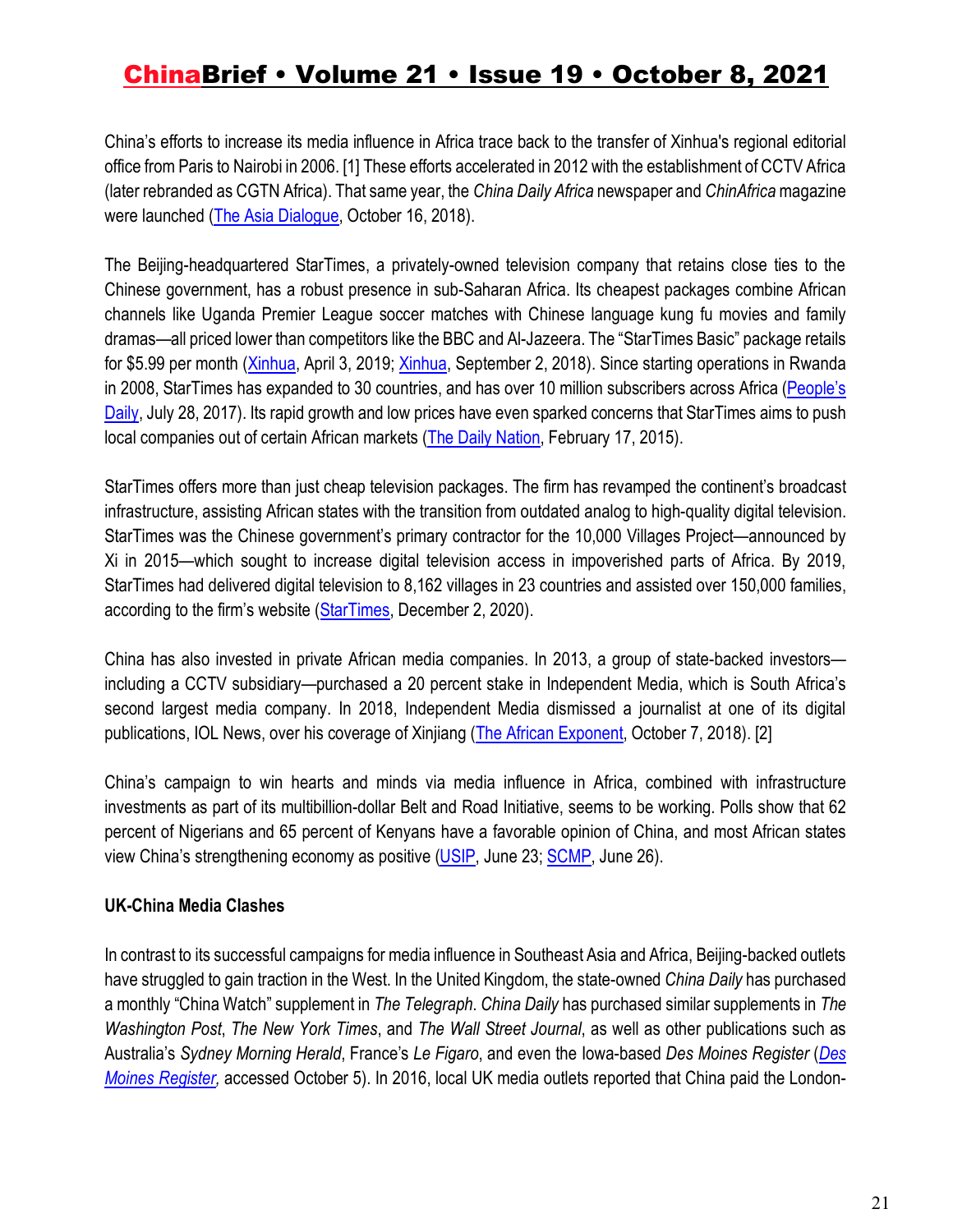based *Telegraph* over \$1 million each year to publish the supplement. *China Daily* also distributed a free weekly newspaper around London called the *China Daily European Weekly*, with content similar to that of "China Watch" (Hong Kong Free Press, April 3, 2016). In response to criticism, however, many of these publications have since stopped publishing the *China Daily*-sponsored insert in their newspapers.

Over the past few years, however, previously cordial ties between London and Beijing have turned frosty over China's crackdown on Hong Kong and human rights abuses in Xinjiang. Under its post-Brexit "Global Britain" foreign policy, the UK has increased its focus on the Indo-Pacific and augmented its military presence in the region.[3] London's involvement with AUKUS, the recently concluded trilateral security pact between Australia, the United Kingdom, and the United States to counter China, highlights this new posture. Britain's ruling centerright Tory Party, which traditionally advocates for human rights, has seen the number of China skeptics among its ranks increase. Earlier this year, the House of Lords tried to amend a proposed international trade law that would allow the London High Court to judge if a trading partner like China has committed genocide. While the House of Commons ultimately rejected the amendment by a narrow vote of 319-308, the incident nonetheless reflected growing unease with China in Britain (Nikkei Asia, February 20; SCMP, January 20).

In this context, China's campaign to win hearts and minds in the UK has been snarled by tit-for-tat restrictions on media access. London struck first. In February 2021, the government media regulator Ofcom revoked CGTN's broadcasting license, a decision based on British laws that require license holders to exercise editorial oversight of their programs and be free of control from political bodies. CGTN's broadcasts of the Hong Kong protests came under fire for biased and one-sided coverage (Ofcom, February 4). In response, China banned BBC World News for an alleged "serious content violation" (Xinhua, February 12). According to China's National Radio and Television Administration, BBC World News "fail[ed] to meet the requirements to broadcast in China as an overseas channel" and violated "requirements that news reporting must be true and impartial."

### **U.S.-China Media Restrictions**

China's push to tell its story well has similarly drawn ire and pushback in the U.S. In September 2018, then-President Trump's Justice Department required leading Chinese state-run media organizations like CGTN and Xinhua to register as agents under the Foreign Agents Registration Act (Xinhua, October 22, 2020). In June 2019, the U.S. Radio and Television Correspondents Association declined to renew CGTN's credentials, which allowed its journalists to access congressional press galleries (SCMP, June 2, 2019). In 2020, the State Department designated 15 Chinese media outlets as "foreign missions," requiring them to register all staff in the same way that embassy and consulate employees must (SCMP, February 19, 2020). The Trump administration further ordered five state-owned news outlets to cut their number of staff to a combined total of 100 Chinese citizens in the U.S.—a reduction of about 40 percent (Taipei Times, March 4, 2020).

China responded by expelling 13 journalists from *The New York Times*, *The Washington Post* and *The Wall Street Journal* on the grounds that it opposes any "fake news made in the name of press freedom" (Ministry of Foreign Affairs of the People's Republic of China, March 18, 2020). Chinese Foreign Ministry spokesperson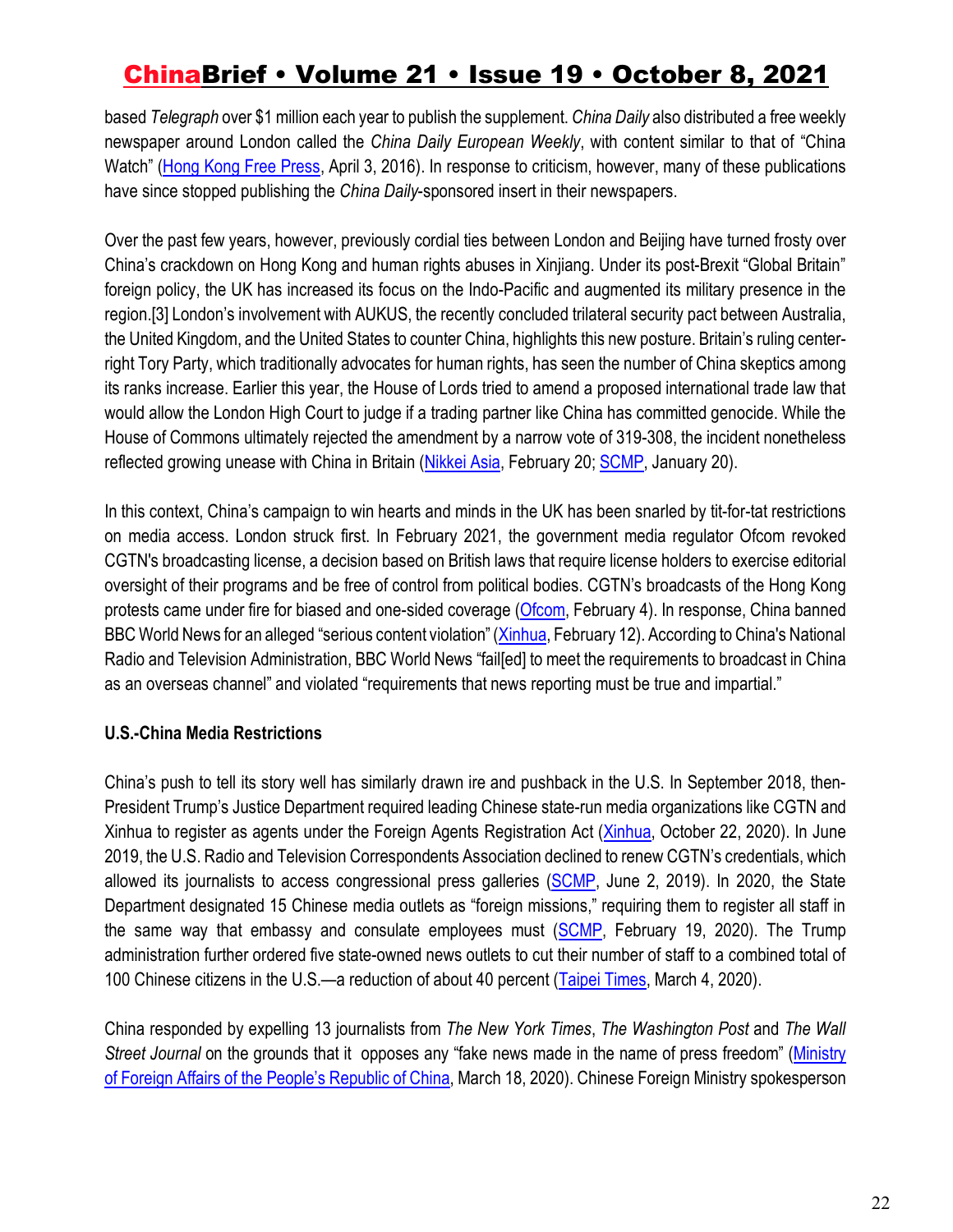Geng Shuang decried one headline from *The Wall Street Journal* about China's management of COVID-19, written by three of the expelled American reporters, as discriminatory.

### **Conclusion**

Apart from its relative gains in developing countries, the tribulations of China's media expansion in the U.S. and UK governments suggest that efforts to extend influence into the West remain a work-in-progress. Xinhua, CGTN, and Mango TV have increased Beijing's ability to "tell China's story well" abroad, but these organizations still lack the worldwide influence and wealth of Western media organizations such as the BBC, the *New York Times* and Netflix. For example, Mango TV trades for \$8.53 per share on the Shenzhen Stock Exchange, valuing the entertainment platform at around \$15.3 billion (Sina, August 20). Conversely, Netflix has a current value of \$226.8 billion, and the value of Disney's streaming business, which includes platforms such as Disney+ and Hulu, is estimated to exceed \$100 billion (NASDAQ, August 20; CNBC, January 6, 2020).

Media has transformed into a new battleground between China and the West. Foreign journalists who strive to provide fair coverage find their work politicized and are caught in geopolitical crosshairs. And the conflict shows few signs of abating: on July 29, U.S. Secretary of State Antony Blinken said that the United States was "deeply concerned by the increasing trend of surveillance, harassment, and intimidation of foreign journalists in China" (Twitter, July 29). Unfavorable views of China in the U.S. and elsewhere ultimately hinder Beijing's ability to expand the influence of its state-backed media outlets. Regardless, it seems that the campaign to "tell China's story well" will continue—at least for those willing to listen.

*William Yuen Yee is a Research Assistant for the Columbia-Harvard China and the World Program. He has previously written for the Center for Strategic and International Studies, SupChina, the China Story, and the SOAS China Institute.* 

### **Notes**

[1] Xinhua recognized developing a presence in the capital of Kenya as central to achieving China's media aspirations abroad. For more, see Yu-Shan Wu, "The Rise of China's State-Led Media Dynasty in Africa," *South African Institute of International Affairs*, June 2012, pp. 17, https://www.files.ethz.ch/isn/146130/saia\_sop\_%20117\_wu\_20120618.pdf.

[2] The dismissed journalist, Azad Essa, published an op-ed about his experience*.* See Azad Essa, "China Is Buying African Media's Silence," *Foreign Policy,* September 14, 2018, https://foreignpolicy.com/2018/09/14/china-is-buying-african-medias-silence/.

[3] In October 2020, Foreign Secretary Dominic Raab spoke before the Foreign Affairs Committee about the importance of the "Indo-Pacific tilt." For more, see "Oral evidence: Work of the Foreign, Commonwealth and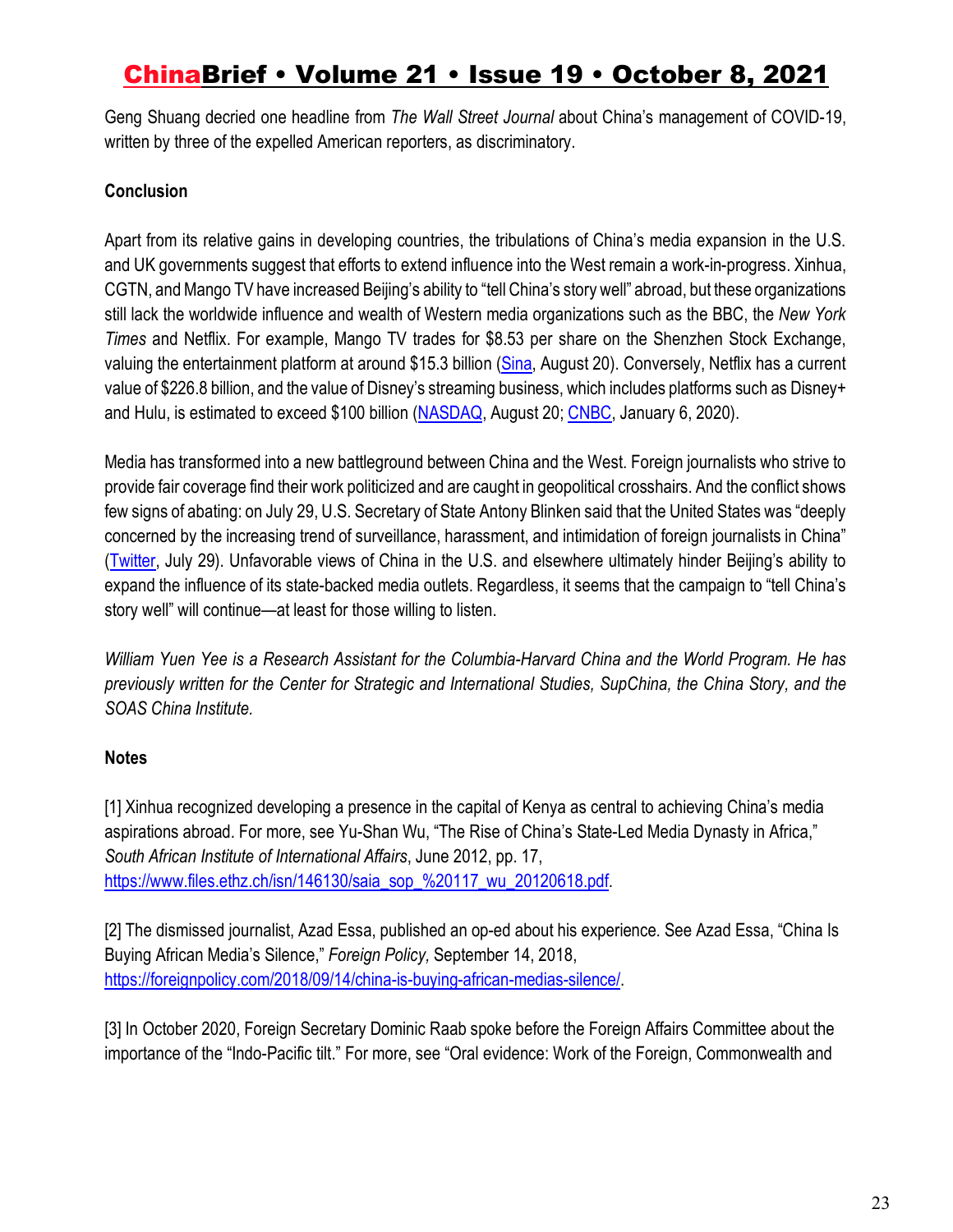Development Office, HC 253," *Foreign Affairs Committee,* October 6, 2020, pp. 14, https://committees.parliament.uk/oralevidence/1000/pdf/.

### **Opportunities and Challenges for China's Plans in Afghanistan** *By Syed Fazl-e-Haider*

\*\*\*

### **Introduction**

In a September meeting between China's Ambassador to Afghanistan Wang Yu and Afghanistan's acting Foreign Minister Amir Khan Muttaqi, China declared that its first batch of humanitarian aid will reach Afghanistan before the arrival of winter. (The News., September 28). The emergency humanitarian aid is worth approximately \$31 million and includes three million COVID-19 vaccine doses, food, medicine and other winter supplies (Global Times, September 8). China is the first foreign country to pledge humanitarian assistance to Afghanistan since the Taliban captured Kabul on August 15. The aid pledge from Beijing came days after the Taliban declared China as their "main partner" in rebuilding and developing Afghanistan. Taliban spokesperson Zabihullah Mujahid said "China will be our main partner and represents a great opportunity for us because it is ready to invest in our country and support reconstruction efforts" (Express Tribune, September 2).

China has been a neutral player during the American military presence over the past two decades in Afghanistan with Beijing generally enjoyed good relations with the U.S-backed Afghan government. Now, after the withdrawal of U.S. forces, the Taliban are China's top choice to safeguard its strategic interests in the warwracked country. China's primary interests in Afghanistan are preventing Uygur separatists from taking refuge there and developing ties with al Qaeda or ISIS, and extending the Belt and Road Initiative (BRI) into Afghanistan and beyond.

### **Growing China-Taliban romance**

The China-Taliban romance goes back further than this summer with the Taliban's emergence as the dominant force in Afghanistan following the U.S. decision to exit Afghanistan by the end of August. Rather, both sides developed backdoor contacts in the past, through China's closest friend and strategic partner, Pakistan (Express Tribune, November 2, 2019). Pakistan is believed to have covertly brokered all peace consultations between China and the Taliban. In October 2018, the late Pakistani religious scholar and stalwart Afghan Taliban supporter, Maulana Sami Ul Haq, called on China to play a greater role in the Afghan peace negotiations. Popularly known as "Father of the Taliban", Maulana invited Beijing to play the role of arbitrator to the Afghan conflict (SCMP, October 2, 2018). He stressed the importance of increased Chinese engagement because of its large stakes in the region, and asked that China not leave matters related to Afghanistan solely to the U.S.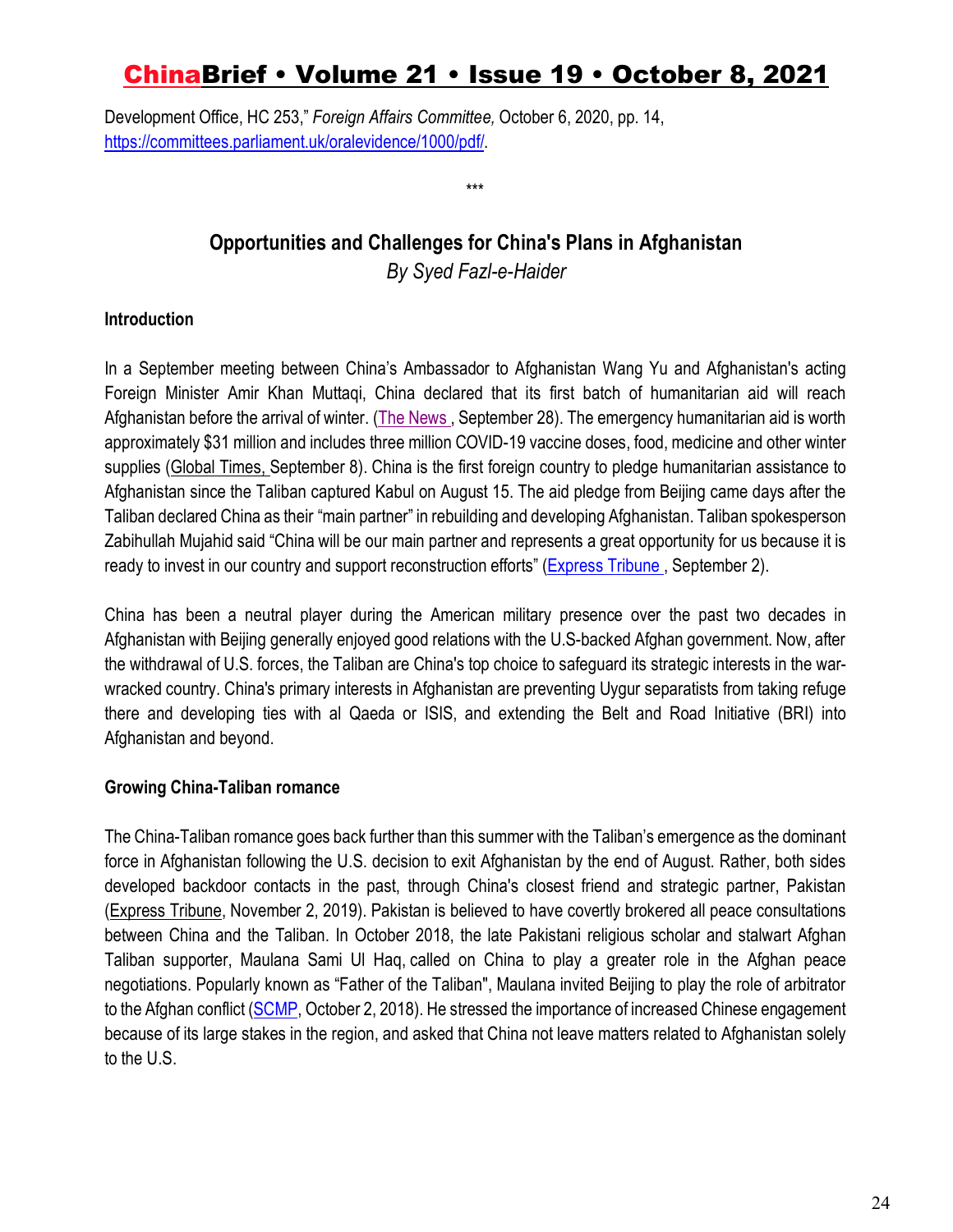Even a month before Kabul fell and President Ashraf Ghani fled Afghanistan, the Taliban expressed their good will and friendly inclination toward China. The Taliban opened the door to Chinese investment in post-US Afghanistan by addressing China's biggest concern over Uygur separatists, who had taken refuge under the previous Taliban regime in Afghanistan during the late 1990s. Taliban spokesman Suhail Shaheen reportedly said: "China is a friendly country that we welcome for reconstruction and developing Afghanistan." (SCMP, July 9). The Taliban has also taken pains to stress that they will not permit Afghan territory to be used against China by other countries.

In July, a nine- member Taliban delegation led by deputy leader Mullah Baradar Akhund visited China on Beijing's invitation and held a meeting with Foreign Minister Wang Yi in the northeastern city of Tianjin. Wang expressed hope that the Taliban would play an important role in peace and reconstruction of the war-wracked country, and assured the delegation of China's assistance in this regard (Express Tribune, July 28). Days before the formation of an interim government by the Taliban, China promised to keep its embassy open in Kabul and to strengthen relations with the new government (Daily Times, September 3).



*FM Wang Yi and other Chinese diplomats in a group photo with Taliban delegation to Tianjin in July* (Source: PRC MOFA)

### **China's Master Plan for Afghanistan**

China sees strategically located Afghanistan as a trade hub connecting the Middle East, Central Asia and Europe. China, which also shares a small border with Afghanistan, has already strengthened its position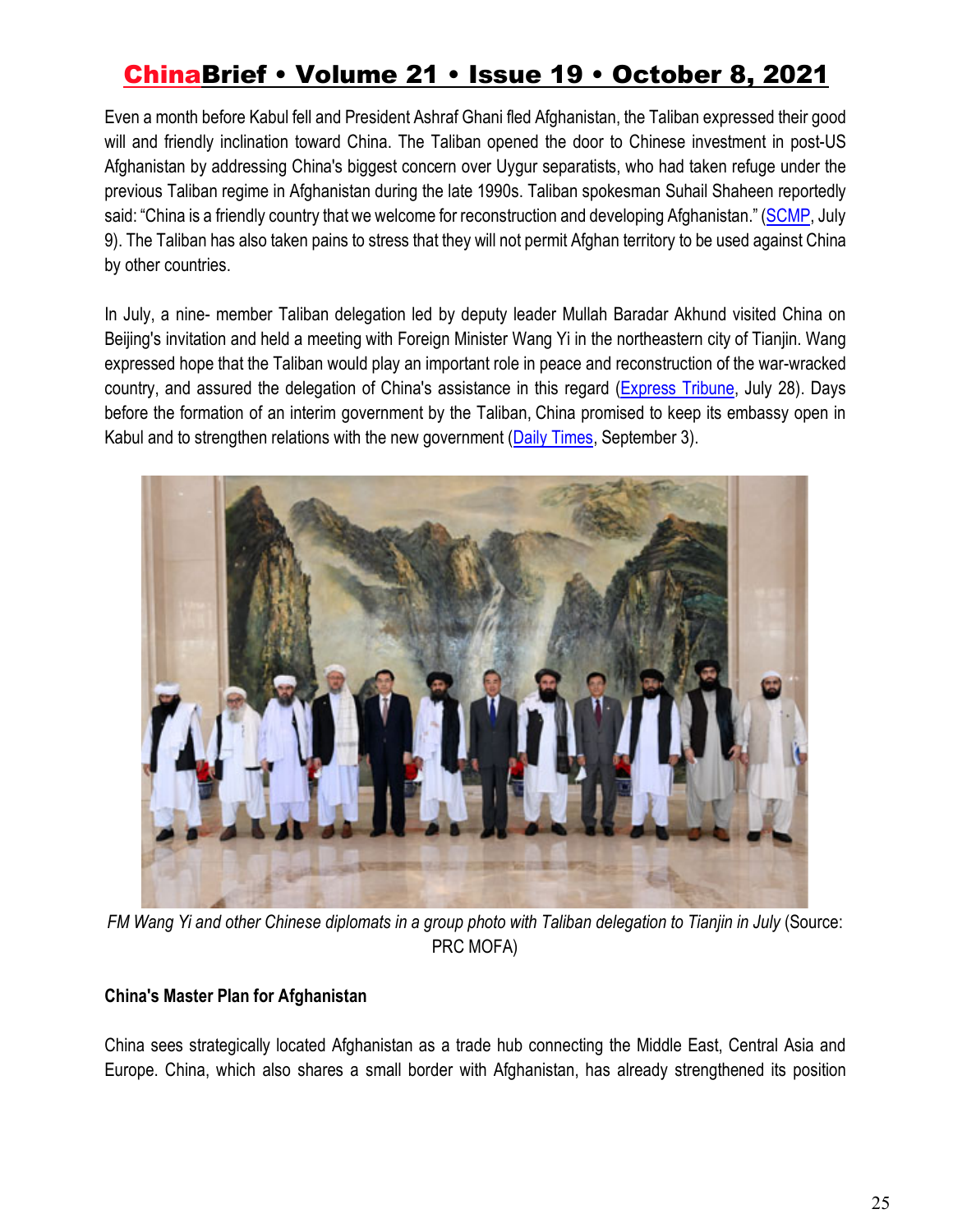through mega investments in neighboring countries such as Pakistan and Iran. China has a master plan worth billions of dollars for Afghanistan through the extension of the China-Pakistan Economic Corridor (CPEC) the BRI's flagship project. China has long held ambitions to extend the BRI in to Afghanistan, and Beijing has made several offers to Kabul to join CPEC since its launch in 2013. However, the U.S-backed Afghan government did not join BRI for fear this might antagonize Washington. Even as the U.S. was getting set to depart, Beijing was in discussions with the former Afghan government about extending CPEC into Afghanistan (The News , July 5). In May, Chinese foreign ministry spokesperson Zhao Lijian revealed that Beijing and Kabul were having consultations through diplomatic channels on the CPEC extension plan. Zhao commented that "we notice that Afghanistan is importing and exporting goods through Gwadar and Karachi ports. High-speed highways are also being extended to Afghanistan" (Express Tribune, May 24).

#### **Terrorist Threat to China's Big Plans for Afghanistan**

The Tehreek-e-Taliban Pakistan (TTP) or Pakistani Taliban, the umbrella organization for the various Pashtun militant groups operating along the Af-Pak border, have been involved in targeting Pakistan security forces, Chinese nationals and Chinese projects underway through CPEC in Pakistan. The TTP is a hanging sword over China's mega development schemes across the Af-Pak region.

In Afghanistan, the TTP has a local presence of 6,000 trained fighters largely in the eastern districts of Nangarhar province, near the border with Pakistan per the 28th report of the UN Analytical Support and Sanctions Monitoring Team. The UN report warns that "a reunification took place in Afghanistan between TTP and certain splinter groups in the period from December 2019 to August 2020" (Dawn, July 27).

On April 21, a suicide car bombing in the parking lot of a four star hotel in Quetta, Pakistan killed five people and injured 13 others. The TTP claimed responsibility for the terrorist attack, which apparently targeted the Chinese ambassador, who was staying in the hotel, but was not in the building when the explosion occurred (Express Tribune, April 21).

On July 14, 13 people were killed including nine Chinese nationals and four Pakistanis as a result of a bus blast at the site of a China-funded hydroelectric project in Pakistan's northwestern Khyber Pakhtunkhwa province (Dawn, July 15). No terrorist group has yet to claim responsibility for the attack, but investigations carried out by Chinese and Pakistani authorities found that TTP and Uyghur separatists were involved in the bombing. Both Pakistan and China have asked the Taliban to break off their ties with the TTP, and have launched a massive crackdown on the TTP and Uyghur separatists in the area (Express Tribune, July 28). However, the Afghan Taliban see the TTP not as their issue, but as a problem for Pakistan to address. Kabul wants Islamabad to reach a political settlement with the group, which has killed thousands of Pakistanis in hundreds of deadly attacks. Pakistan is in talks with the TTP, which have been facilitated by the Taliban in Afghanistan, and is considering amnesty for the group provided they renounce violence (Dawn, October 1). China has yet to respond to this development.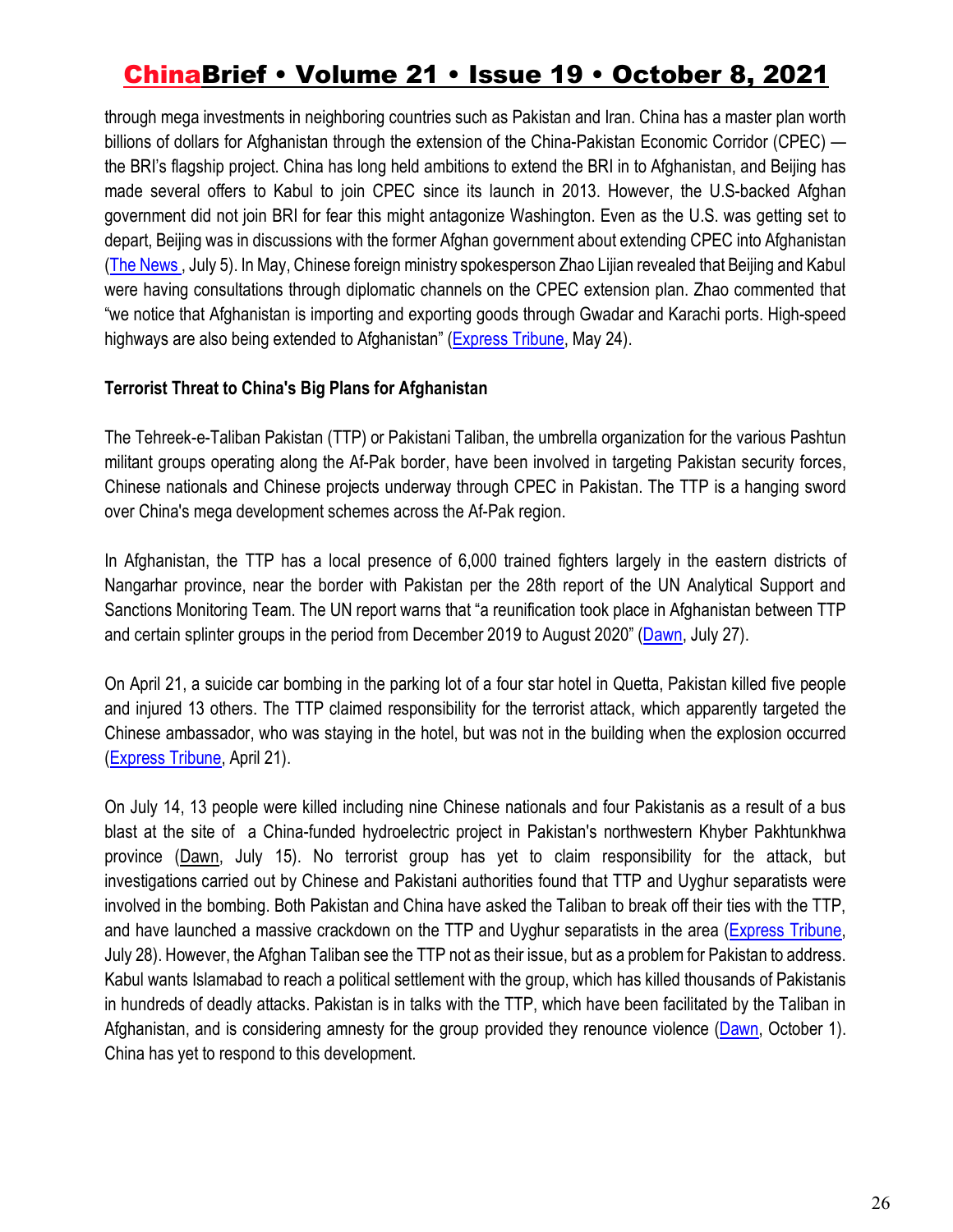#### **Could China's Involvement in Taliban-led Afghanistan be mutually beneficial**?

Given the Taliban's ostensible commitment to the safety of Chinese investment projects, and its promise not to provide safe haven for Uygur separatists, there appears to be, to borrow from China's foreign policy lexicon, potential for "win-win" cooperation between China and Afghanistan under Taliban rule. China is already the largest foreign investor in Afghanistan with its \$3 billion Aynak copper mine project, oil and gas exploration projects and infrastructure projects; progress on these projects has stalled but could accelerate as the security situation improves (SCMP, July 9).

Some experts, however, are skeptical that a win-win situation will materialize for China in Taliban-led Afghanistan, as they believe China will not be able to fully implement its big plans due to the uncertain security environment in post-U.S. Afghanistan. Michael Kugelman, an expert on South Asia at the Wilson Center in Washington D.C., said: "Beijing has not been a major economic player in Afghanistan, largely due to the security situation. With the violence and instability sure to increase, that's unlikely to change. The U.S. withdrawal, and the destabilization that follows, means that Afghanistan's neighbors-including China-will be increasingly likely to act covertly to safeguard their interests." **[1]**

"China is investing heavily in infrastructure projects in Afghanistan's broader neighborhood, with the hopes of preparing the grounds for eventually expanding BRI into Afghanistan. But no matter what it does outside Afghanistan, bringing its investments into the country will be much more difficult, given the reality of an incredibly insecure investment environment. This is why China, like other countries in the region, would benefit in a big way from a peace agreement in Afghanistan--one that has been, and will continue to be, highly elusive," Kugelman said. **[2]**

#### **Conclusion**

China has been keen to extend its BRI program in to Afghanistan, particularly given the geopolitical importance of its central strategic location. However, the security challenges in Afghanistan may preclude China from implementing its sweeping plans, despite big promises. The TTP will continue to threaten China's CPEC extension plan due to the Taliban's reluctance to launch a massive crackdown on the group.

China's key security interest in Afghanistan is to check Islamic militants' push towards Xinjiang in Northwest China where Uyghur fighters could develop and strengthen their ties to ISIS or al-Qaeda in Afghanistan. For that purpose, the Taliban could be a promising security guarantor and strategic partner in China's master plan for Afghanistan. However, at the same time, there are risks involved in China's so-called partnership with the Taliban, which could be complicated by the Taliban playing the Uygur separatist card, or the TTP card.

Another issue that could challenge Beijing's hope for a reliable partner in Kabul is that the real key to a stable Afghanistan is the formation of an inclusive government representing all ethnicities and sectarian groups in Afghanistan. The Taliban have formed a government which is not inclusive and with no representation of